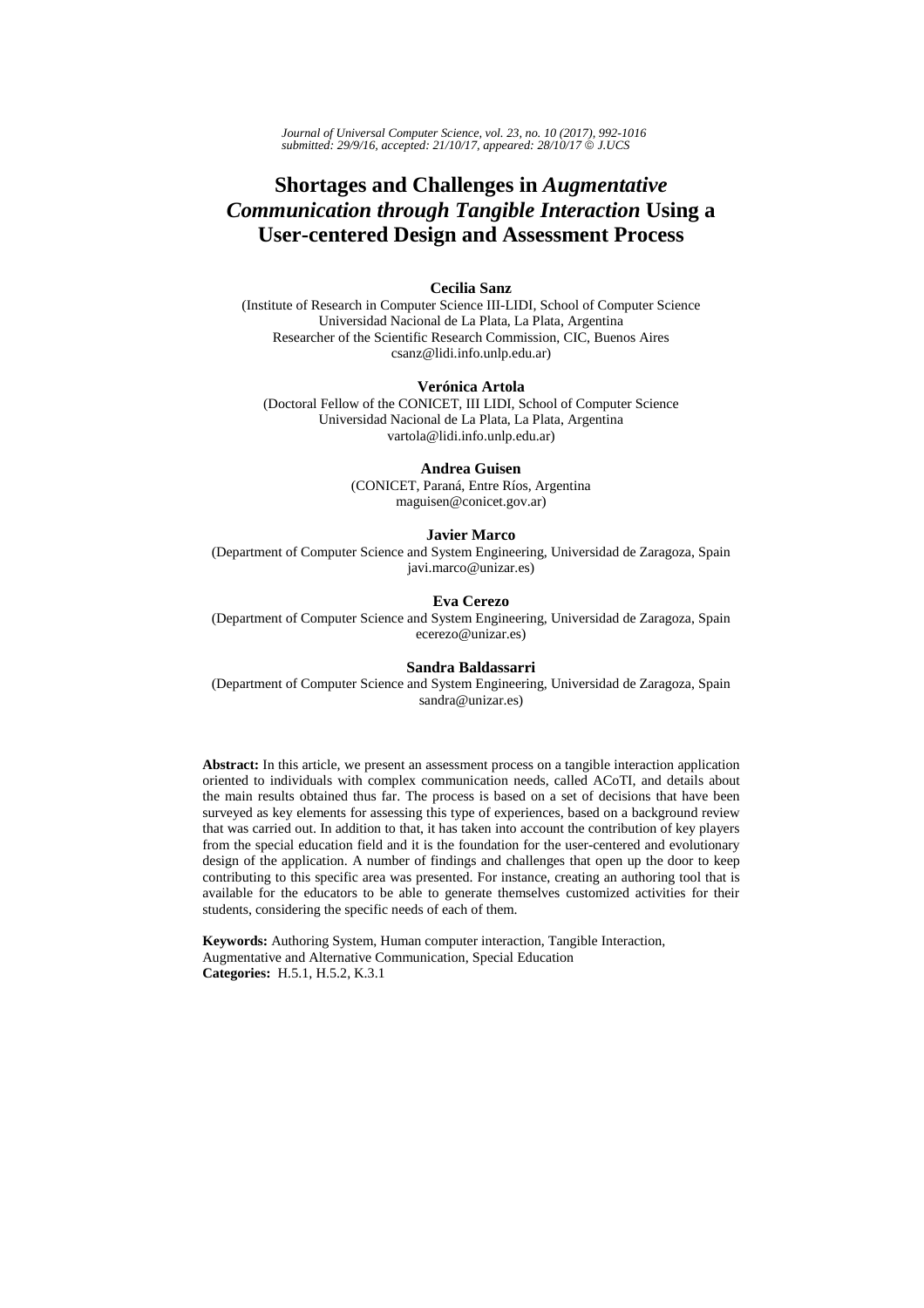## **1 Introduction**

Tangible interaction-based proposals have received special attention in recent years from designers and educators [O'Malley 04]. Numerous studies acknowledge that the application of tangible interaction (TI) on tabletops has opened huge opportunities in education with children [Marshall 03] [Rizzo 07] [Soler-Adillon 09]. A *tabletop* is a computationally augmented horizontal surface that tracks in real time conventional physical objects and allows a group of users to interact with a computer application [Mazalek 05]. These tangible objects establish a connection between the physical and the digital worlds, and they provide a richer and more natural interaction than traditional Graphic User Interfaces (GUIs) [Ullmer 00]. Tabletops have also fostered the growth of multitouch applications, which share natural interaction with tangible applications.

There are various projects that support the use of tangible interaction or multitouch based on tabletops in educational scenarios. Among the different supporting arguments, the following can be mentioned: increased flexibility, metaphor generation, (re)signification of what is known and familiar through new associations [Price 03], possibility of focusing attention on the task at hand, introduction of an additional channel to transmit information, understanding the world through discovery and participation [Marshall 07], reinforcement of face-to-face interaction and visual contact, accomplishment of hands-on activities, manipulation of physical artifacts [Mateu 13] and encouraging social interaction and collaboration [Rizzo 07], among others. Many of these educational projects include applications that focus specifically on collaboration possibilities [Fernaeus 05] and the development of social skills [Spermon 14] [Gal 16]. All of these aspects have opened the road for using this kind of interactions in the special education scenario. For example, a combination of the visual communication paradigm of Augmentative and Alternative Communication (AAC) with multimedia tangible technology is presented in [Garzotto 10]. [Chen 12] focuses on children with social relation syndromes and proposes the use of games to facilitate collaborative learning in children with autism. Along these same lines, [Silva 13] [Silva 15] present the development of a multitouch collaborative game on tabletop oriented to young people with High-Functioning Autism. Also in [Zancanaro 14] a tabletop touch-based device and a multi-mice desktop version of an application to teach social conversation and social interaction skills to children with High Functioning Autism Spectrum Disorder (HFASD) is presented. StoryTable [Gal 16] [Bauminger 07] allows to create stories and to share experiences, as well as SIDES [Piper 06], which is oriented to the development of teamwork abilities. These authors conceive this type of applications as significant tools for improving social interaction skills and developing expressive language for the target group (they are usually oriented to people with autism). In this sense, Battocchi [Battocchi 10] confirms the validity of using applications on multi-user tabletops as a tool, and focuses on the reciprocal interaction on the tabletop that provides a suitable context for the exchange.

All these previous works have provided the basis for starting our research work. However, we found that these investigations propose different paths to assess TI and multitouch experiences in special education. For instance, some of these works focus on analyzing improvements in relation to the educational goal that they seek, such as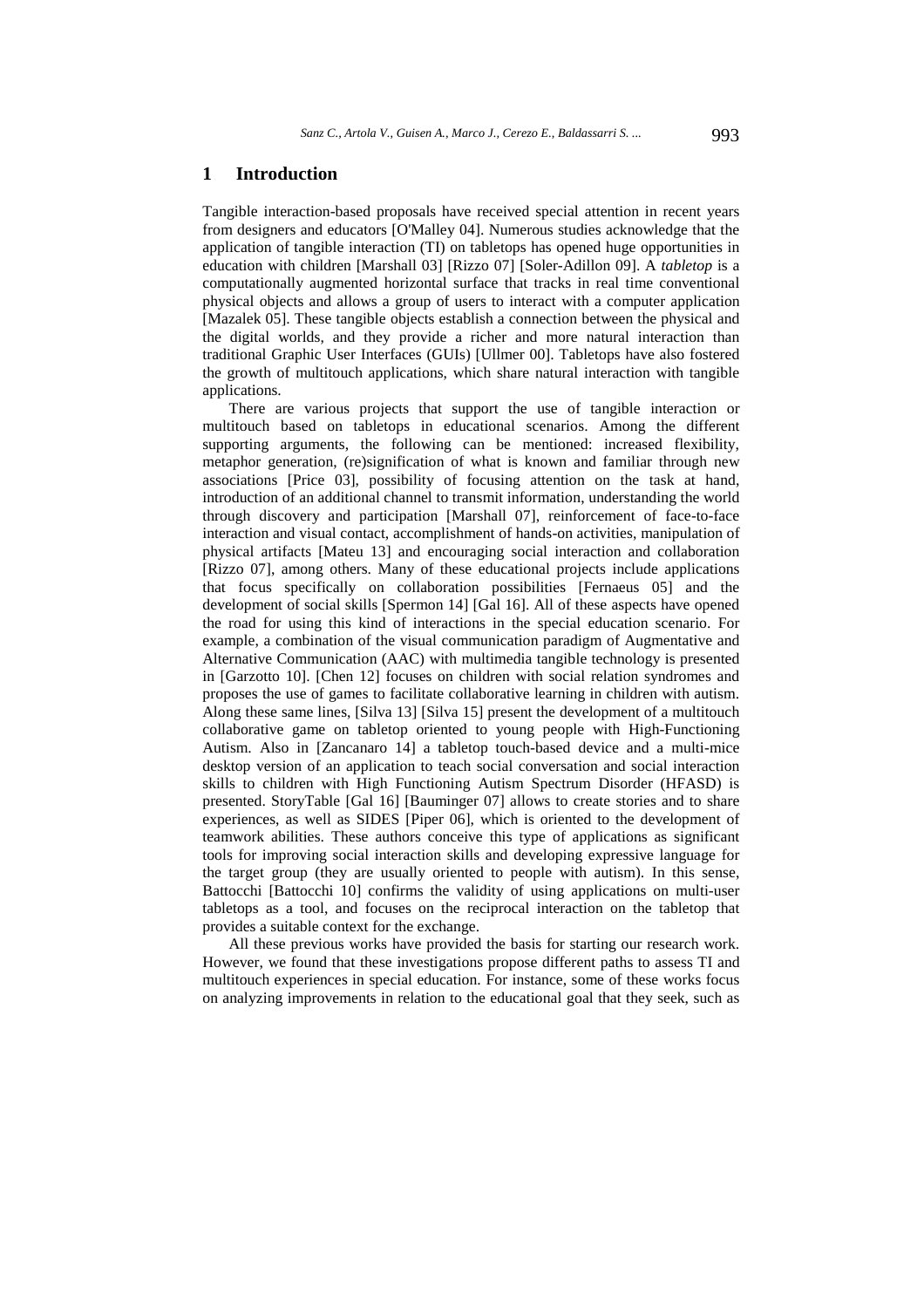analyzing whether students achieve an improvement in social skills and expressive language or their collaboration ability [Piper 06] [Bauminger 07] [Battocchi 10]. Other articles, such as those by [Rizzo 07], [Zarin 11] and [Silva 13], focus on the usability or interaction models of the applications involved. On the other hand, [Chen 12] presents a comparison of articles using tabletops oriented to individuals with ASD (Autism Spectrum Disorder) and how these are assessed. For this comparison, variables such as assessment focus, participants involved (number and age), duration/number of sessions, participant relation setting (working alone, in pairs, etc.), and techniques used to gather data, are considered. However, there are only a handful of studies that analyze the variables and processes to be considered when assessing the use of these innovations in educational scenarios. For instance, the role of instructors during the sessions, the context required for carrying out these sessions, and so forth. [All 16] discusses the same issues for the inclusion of innovations related to the introduction of digital games to educational processes, highlighting the need to making these processes systematic to achieve more conclusive results. In this work, we present an assessment process that is specific for an application involving the use of TI in special education. The process is based on a set of decisions that have been surveyed as key elements for assessing this type of experiences, based on a background review that was carried out and considering the dimensions proposed in [All 16]. We focused on the assessment of ACoTI (Augmentative Communication through Tangible Interaction), which is an application based on TI and is oriented to the special education scenario, but in this case, specifically targeting people with complex communication needs that are starting to use AAC systems. The assessment carried out has uncovered some challenges and needs related to the use of TI in special education scenarios.

The remainder of this article is organized as follows: Section 2 provides detailed related work in relation to the use of TI and/or tabletops in special education scenarios, as well as about assessment methodologies used. It also discusses a number of key issues to consider as a result of the review that was done. Section 3 describes ACoTI and its proposal; Section 4 discusses ACoTI's assessment process, which is carried out in three phases, as well as the results and evolution of the design of the application. Section 5 discusses a number of findings and challenges and Section 6 presents the conclusions of this work and opens up future lines of development.

## **2 Related Work**

To study how educational innovations or interventions involving the use of tabletops in educational scenarios are assessed, more specifically in the context of special education, a survey of various experiences was carried out. Works that focused on the development of communication skills or social skills using tabletops were selected.

People with complex communicational needs [Balandin 02] present various problems related to language functions and, therefore, communication. People with severe speech or language problems rely on Augmentative and Alternative Communication to supplement existing speech or replace speech that is not functional [ASHA, 16]. American Speech-Language-Hearing Association (ASHA) defines: "*AAC as an area of clinical practice that attempts to compensate (either temporarily or permanently) for the impairment and disability patterns of individuals with severe*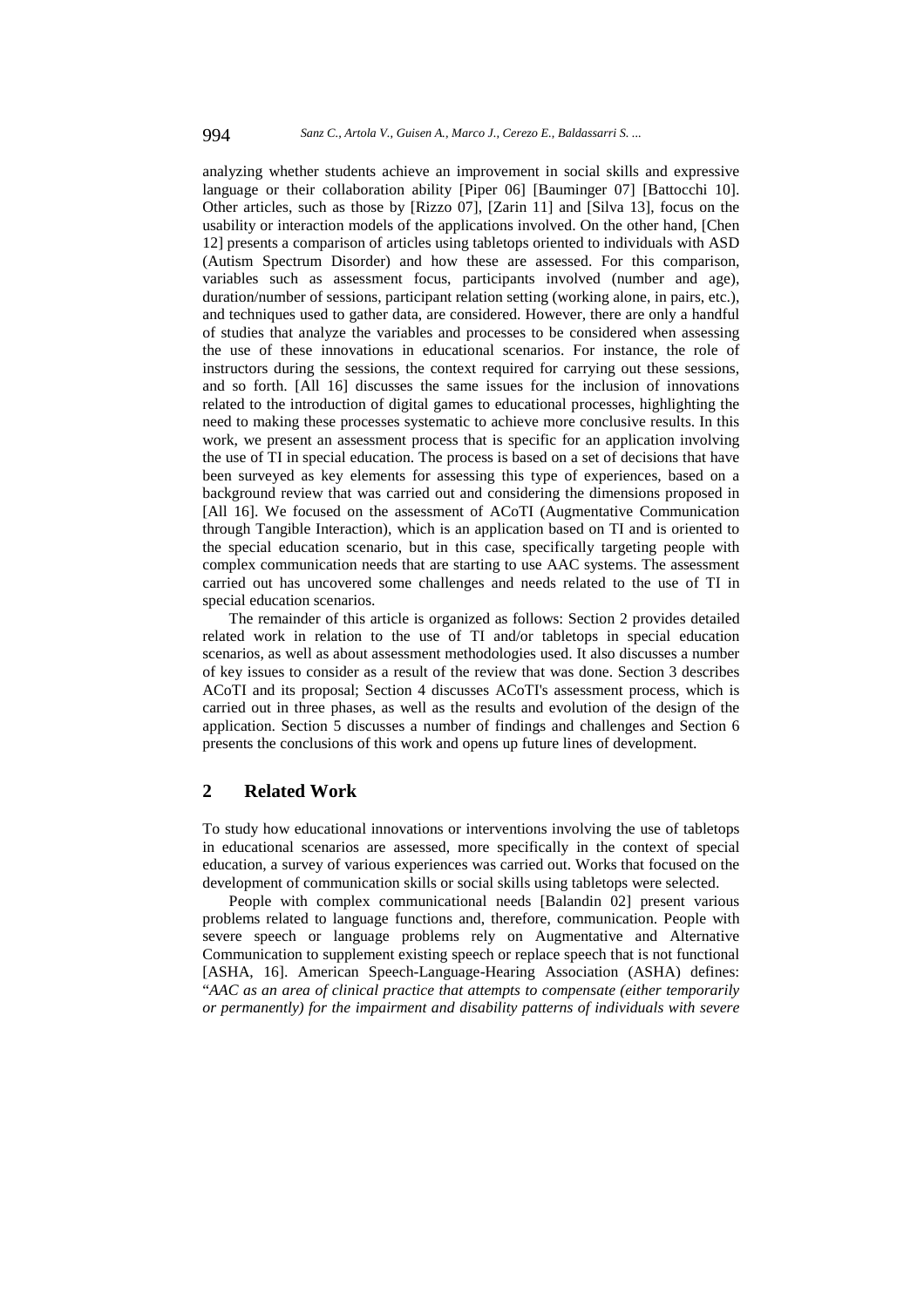*expressive communication disorders (i.e., the severely speech-language and writing impaired). AAC incorporates the individual's full communication abilities and may include any existing speech or vocalizations, gestures, manual signs, and aided communication. AAC is truly multimodal, permitting individuals to use every mode possible to communicate*". Therefore, AAC systems are technologies designed for teaching, learning, and using augmentative communication that allow to represent concepts and to carry out communication actions, enabling users to interact and make personal decisions in their social context [Guisen 14].

Some of the works surveyed revolve around experiences carried out with systems based on tangible interaction with tabletops, which are oriented to improving the autonomy, communication and socialization ability for individuals with social relation syndrome and/or individuals with complex communication needs [Chen 12] [Garzotto 10] [Piper 06]. To find out how these experiences are assessed, the work presented in [All 16] was used as reference, given the depth and relevance of the categories proposed in it. Even though this paper is oriented to analyzing how educational interventions through the use of digital games are assessed, the dimensions proposed for the analysis are also relevant for our work. Below, in Section 2.1, some experiences are analyzed to show how assessments are being carried out. Then, in Section 2.2, these experiences are discussed.

## **2.1 Review of some multitouch and TI experiences in the special education scenario**

There are numerous TI experiences with tabletops for children with no specific issues or other needs. For example, in [Spermon 14], Totti collaborative game based on tangible interaction is presented for improving children interaction in a regular science club. A group of 20 children in the ages 10–13 took part in the sessions. Children visited the researchers at Georgia Institute of Technology and participated in groups of four. Each of the following criteria was measured per level of collaboration to determine whether the amount of interaction increased: how much information did each child exchange with other player? How much did each child look at another player? How much did each child look at other players' actions? [Rizzo 07] described The Fire and The Mountain game aimed at exploiting ICT in museums in a nonconventional way, and to experiment/evaluate new forms of technology enhanced learning and social interaction in public spaces. TI was used in a physical space designed to create an emotional relationship with the exhibition subjects. A group of 62 children aging from 8 to 11, participated to validate the design and to identify guidelines for similar museum experiences in the future. Qualitative data analysis methods were applied to verbal and visual data (observer' notes, video recordings, kids' answers). Spermon and Rizzo used film registration of the sessions.

Some additional articles focusing on tabletops and special education are described, but those dealt with multitouch interaction. Particularly, evaluation methodology used in each case is described, using the 4 dimensions proposed in [All 16], based on Cochrane's guidelines [Higgins 08]. These dimensions are: 1. participants involved, 2. How intervention is carried out (this dimension includes contents, format, and duration), 3. Research methods used, and 4. Measurements or indicators used to analyze results.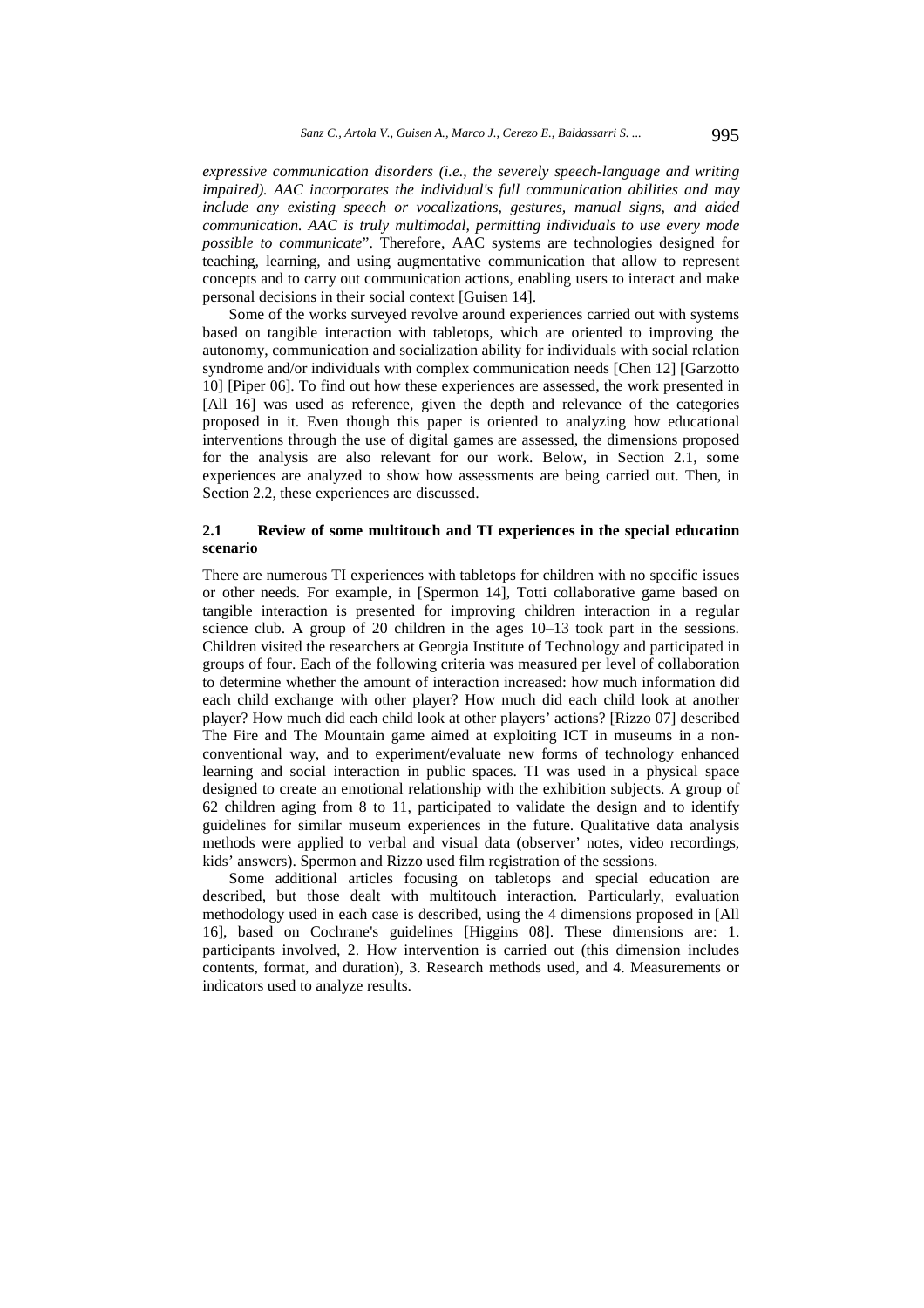For example, [Battocchi 10] [Zarin 11] [Silva 13] [Zancanaro 14] [Gal 16] present different multitouch application oriented to improve social interaction, attention coordination and conversation skills. They describe tests and cases of study with reduced groups of children or youngsters (among 5 to 16) with ASD and HFASD. In [Battocchi 10], CPG (Collaborative Puzzle Game) is presented. CPG is a puzzle game developed for the DiamondTouch tabletop to encourage collaboration in children with ASD. It presents a set of interaction rules called Enforced Collaboration (EC): to move a piece, it must be touched and dragged simultaneously by two players. Sessions were carried out to see if EC can potentially be an interaction paradigm, and whether it would encourage collaborative skills. Sixteen children with ASD, aged 8-18 years and their educators were involved. Training sessions (to get familiar with interaction method and to adequate difficult level of the game) were done followed by experimental sessions to compare EC and Free Play (FP) interaction methods. Children completed the puzzles in pairs at locations that were familiar for them with the help of their educators. Previously, the investigators visited the activity centers to get familiar with the children. All interactions that took place during the sessions were recorded in a log. The measurements and indicators considered were mainly quantitative: time to finish the task, total number of moves required, types of moves, number of functional moves (e.g., dragging a piece to the solution area), among others. In [Zarin 11] the Trollskogen tabletop multitouch system is presented with applications intended to enhance and allow for exercise of social communication skills. The design process was divided into 3 phases: first, the design team conducted a contextual study that consisted of visits to a hospital and 3 different schools for students with cognitive disabilities and interviews with users, their teachers, aides, and experts in Down's syndrome and ASD (observational data in the form of video clips, images, notes was collected). Second, scenario building and iterative prototyping were carried out. Third, the entire system was subject to user exposure, testing, and evaluation. The user group with throughout the design process consisted of 6 children, all of whom were in the age range of 5-8 and have been diagnosed with either ASD and/or Down's syndrome (an important contribution of this study is the mix of children with different diagnoses). When they tested the system in situ in a classroom, only four micro applications from more than twenty were used. First, the whole group explored the system together, after which the users one at a time, together with their teacher, were encouraged to interact with each micro-application. After each session, they discussed and talked about what happened both with the user as well as with their teachers. A qualitative analysis of observations was carried out. In [Silva 13], 5 children with HFA with ages between 10 and 17 years participated in the sessions. The researcher participated in the role of evaluator of the system and a therapist guide the activity (a total of 8 therapists were involved). A pre-training stage was conducted over a period of 9 days spread over a month. At this stage the functioning of the game was explained to users and they become familiarized with the interaction and manipulation of game elements on a multitouch table. A total of 51 tests were applied during 15 days spread over 6 weeks. Each test lasted between 5 and 15 minutes. Tests were performed at computing room. All sessions were recorded using 3 cameras. The effect of each collaboration pattern on social interactive was evaluated. Quantitative and qualitative analysis was done. Verbal and gestural interaction, types of interactive situations, and interaction intentions were considered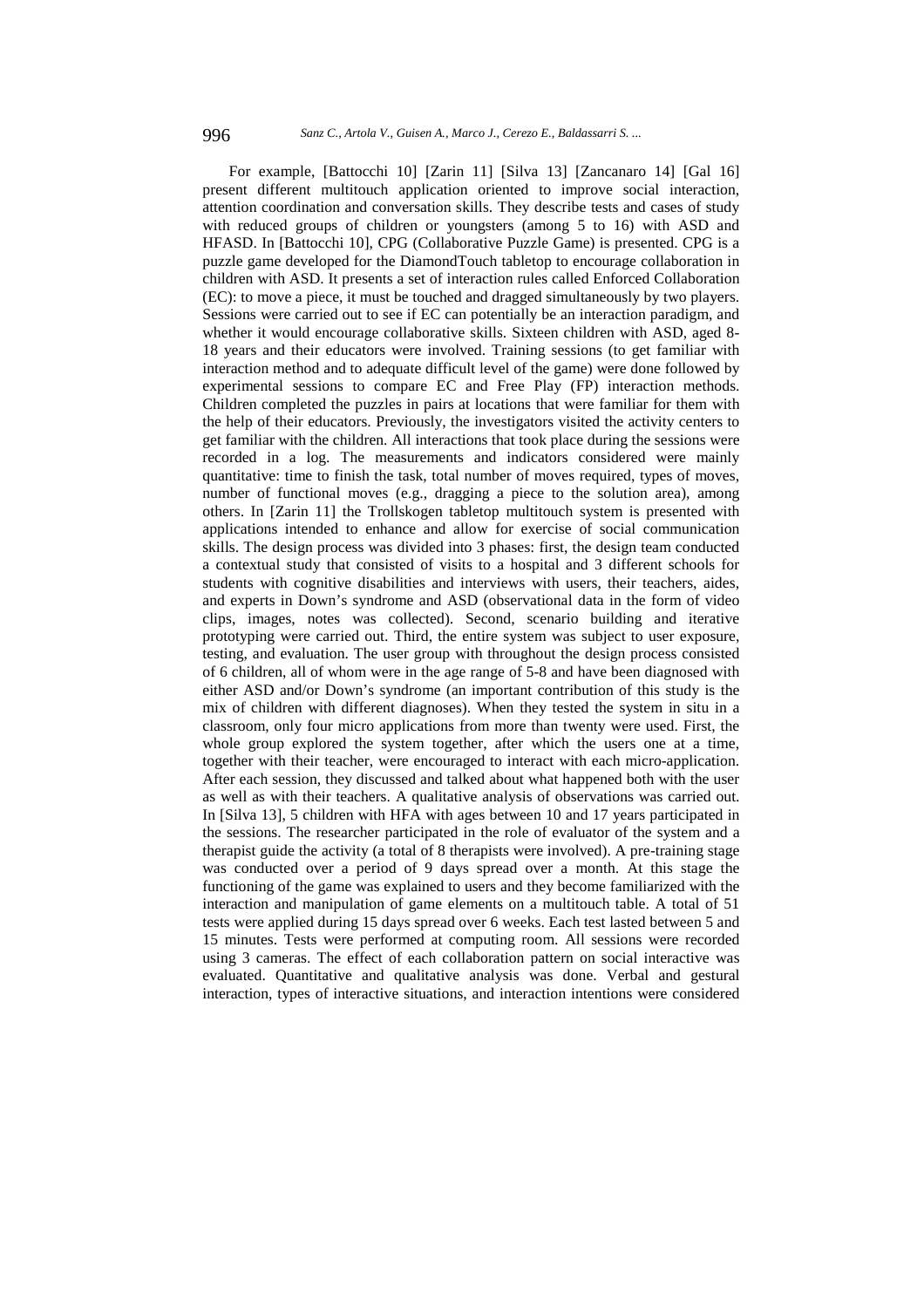as indicators. [Zancanaro 14] presented an application called NoProblem!, aimed at improving social conversation in children with HFASD. The interface of NoProblem! requires 2 children to use it, in addition to that it makes explicit the role of the facilitator and allows for personalization. It uses the DiamondTouch tabletop [Dietz 01] and it allows the ability to recognize multiple touches by different users. The formative evaluation of the proposal was done with 10 children aged 9-13 years, enrolled in special education classes, who participated in a single session. Three questionnaires were used in the evaluation: the Scenario Experience Feedback Questionnaire (to query the children's enjoyment, understanding, ease of use, and other usability issues), the Scenario Learning Feedback Questionnaire (to query how well the children understood and felt about the problem and the solution), and the Intrinsic Motivation Inventory (to query perceived feelings of pressure, enjoyment during the task). Interviews were done and video tapping was applied during the session. Another intervention with NoProblem! was done and explained in detailed in [Bauminger-Zvieli 13]. In [Gal 16] the goal of the study was to examine whether the StoryTable, an intervention paradigm based on a collaborative narrative, multitouch tabletop interface, enhanced social interaction for children with HFASD, and to determine whether the acquired abilities were transferred to behaviors during other tasks. Participants were 14 boys with HFASD, aged 7-12 years who participated in a 3-week, 11-session intervention. Social interactions during two nonintervention tasks were videotaped at three points in time, one prior to the intervention (pre), a second immediately following the intervention (post) and a third three weeks after the intervention (follow-up). The video-recorded files were coded using the Friendship Observation Scale to ascertain the frequencies of positive and negative social interactions and collaborative play. Differences in these behaviors were tested for significance using nonparametric statistical tests.

Other experiences using TI with tabletops oriented to the special educational scenario, are detailed next. Talking papers is a framework in which teachers and therapists can associate conventional paper based elements (e.g., PCS cards) to multimedia resources, and create customized playful interactive spaces to attend specific learning needs of each disabled child [Garzotto 10]. The experience was carried out at a public school with 40 non-disabled students (helping in the activities design), 2 disabled students (who present severe spastic diplegia), their respective specialized educators (guiding the sessions), the researchers (as observers), and children's parents and language therapists as part of the experience assessing process. The intervention was carried out in the regular classroom for 3 months during which students with disabilities performed 3 types of activities to achieve the cognitive, affective and psychomotor goals proposed. Sessions were no longer than 30-45 minutes to account for attention issues. As regards the research methods, observation and video registration were used during the sessions, and discussions and interviews about achievements and difficulties with educators, parents and language therapists, at the end. The measurements and indicators used were mainly qualitative aspects. SIDES (Shared Interfaces to Develop Effective Social Skills) is a tangible cooperative game, using DiamondTouch tabletop, designed to help teenagers with Asperger's Syndrome (AS) in the development of teamwork abilities [Piper 06]. A participatory design approach was used. The participants were: 4 or 5 students with AS in each session, and social skills therapists and parents (designing, monitoring and evaluating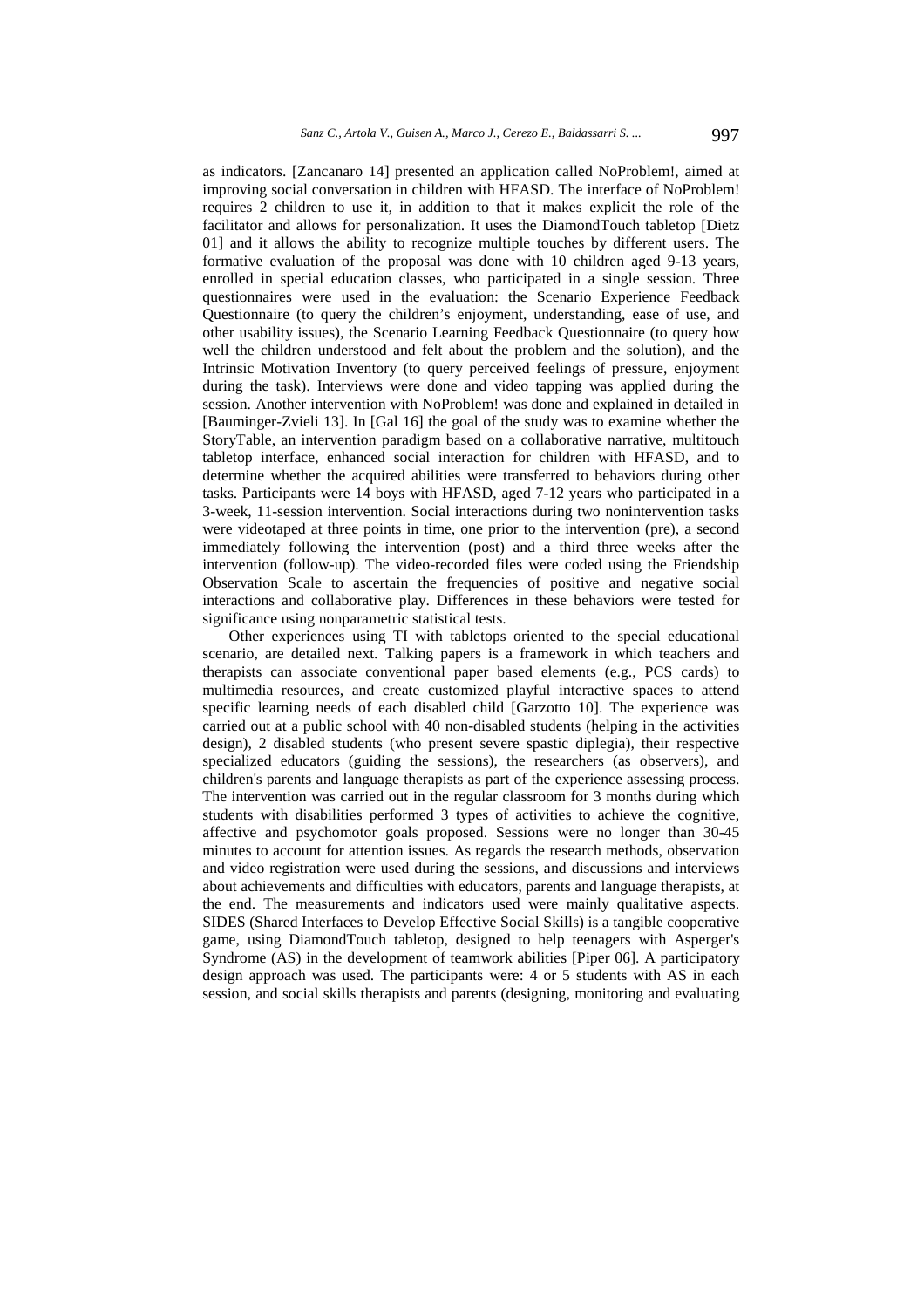the sessions). A pilot test followed by 2 sessions were done at the laboratory (one with rules proposed by therapists and the other with rules proposed by the game). Before starting, they received a tutorial on how to work with the tabletop. Participants' profile (e.g., medical diagnosis) was considered. The implications of design based on group dynamics and their reactions to the activity (considering how the rules were proposed) were analyzed. Observation, notes, logs of interaction with the interface, video registration, a questionnaire and group discussions were used. Finally, a qualitative analysis of the observations and a posterior quantitative analysis (related with tabletop interaction) based on the questionnaire were done. For the analysis of social skills habits, the efficacy of verbal and non-verbal exchanges was considered as a significant indicator of cooperation using a coding scale (Positive, Aggressive, and Non-Responsive) [APAP 13].

## **2.2 Discussion about the experiences analyzed and key aspects for assessing multitouch and TI experiences oriented to the special education context**

In this section, we present a summary of the main issues noted while reviewing background information and a number of aspects that have been considered to be key for assessing interaction experiences using tabletops in the context of special education. No significant differences have been detected in the assessments carried out with multitouch or with tangible interaction. At the same time, more multitouch than tangible interaction tabletops experiences have been found in special education scenario, and most of the works are focused on students with ASD or HFASD.

As a general observation, all reviewed experiences present ad-hoc applications, with some options for modification, but oriented to the specific targets for which they were created and evolved based on a participatory or user-centered design. Also, it is not evident that any standardized assessment procedures have been applied, but there were in fact some common decisions and features among the various experiences that were considered. Thus, in the following paragraphs we will focus on identifying these aspects for each of the dimensions considered in the previous section.

As regards participants (dimension 1), all experiences oriented to special education involved a small number of participants, in agreement with the characteristics that are typical of these students. In [Chen 12], the authors present a comparative table of 5 experiences on tabletop that were oriented to the development of social skills, also showing work in small groups. In this sense, there is a difference with the experiences that are not related to special education scenario, in which, for example, there is a case with 62 children [Rizzo 07].

In all cases, the educators/therapists that are already familiar with the students were part of the experience. In two of these experiences, parents were also involved as a source of information in relation to changes observed, and in one of these experiences their role was also as support for their children. In most of cases, the investigators participated in the sessions through participant observation, and there was a prior familiarization process with the context (visit to the centers [Battocchi 10] [Garzotto 10], observation of student work ways [Silva 13], interviews [Zarin 11], etc.). Also, in the case of the experience presented by [Garzotto 10], the significance of the participation of non-disabled classmates is specially highlighted, in relation to the information they provide and the reinforcement of the link among classmates. It is considered then that, in terms of participants, various types of players from the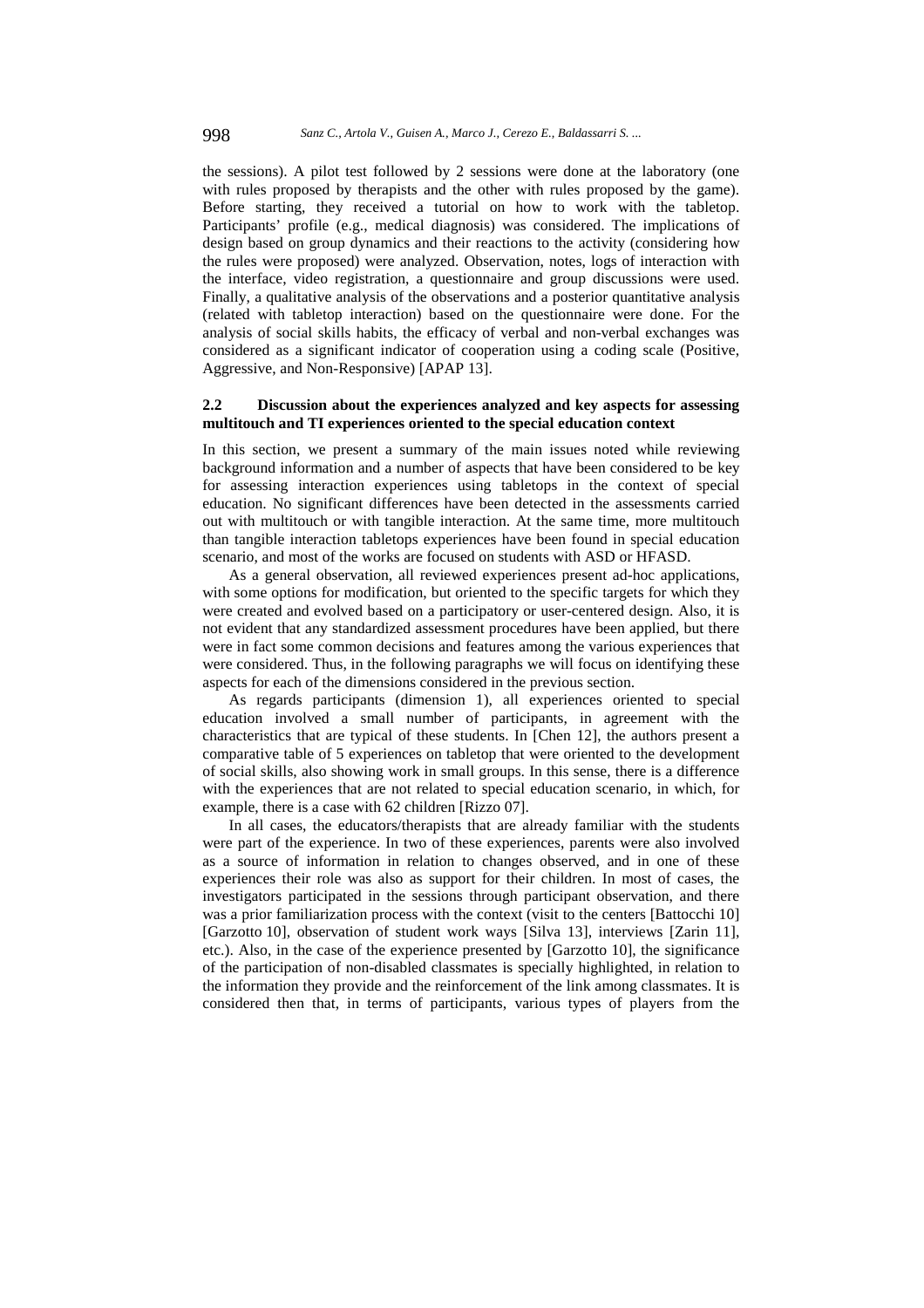context of the students should be involved, such as therapists, teachers, and even parents and classmates in some cases (if the children with disabilities attended classes at a conventional school). Additionally, working with small groups of students seems to be appropriate, considering the level of personalization required and the specificity of each task. These considerations have been successfully applied throughout the cases that were reviewed, which is why we believe that they are key aspects to carry out an assessment of this kind.

As regards dimension 2, referring to how the intervention is carried out, it includes session procedure, format, contents and duration. In our review process, it was observed that pilot tests or training sessions are used to analyze the relation between the target audience and the specific technology [Piper 06] [Battocchi 10] [Zarin 11] [Silva 13]. That is, researchers first establish whether the target users are able to work with the technology, what barriers there might be, and the elements to be considered, etc. In addition, pilot tests are carried out in some cases to validate specific dynamics (testing dynamics in absence of the technology). In three of the experiences, there is a participatory or user-centered design, [Piper 06] [Garzotto 10] [Zarin 11], since the target audience is involved (therapists and/or students) in some aspects of the design of the applications. It has also been noted that sessions are always short in duration due to the attention span characteristics of the students. Session contents are oriented to the goals proposed. All of the experiences that were reviewed are focused on analyzing whether educational goals are achieved [Piper 07] [Garzotto 10] [Zarin 11] [Gal 16], and/or on analyzing the usability of the technology at hand together with a set of specific interaction strategies [Battocchi 10] [Silva 13] [Zancanaro 14]. In [All 16], there is a discussion in relation to who should be in charge of leading a session involving educational innovation. The discussion revolves around whether it is the educator or the investigator who should lead this type of projects. According to [All 16], in order to control the correct implementation of the procedure, observation by the researcher would be ideal*.* In the cases analyzed here, it was observed that experiences were always led by the educators/therapists, and the researchers assumed the role of participant observer. It is important then, that the educators that are guiding the experiences are familiar enough with the innovations that are being studied. As a result of this, it can be concluded that the educators/facilitators/therapists should be involved to a greater degree in the design process of this type of applications.

Finally, it is believed that the link with educators and therapists can be anticipated through pilot tests or by means of participatory design, so that the technology involved, activity dynamics and interaction models are relevant for the target groups. These pilot experiences could also include the participation of some students to analyze barriers, difficulties or preferences. On the other hand, we think that the best option is for sessions to be guided by the educators or therapists of the students involved, since they know the needs of their students and have already built a bond of trust. The researcher should also be involved as participant observer, to carry out the analysis and provide specific guidance on the process.

As regards dimension 3, in relation to the research methods used, from the experiences reviewed it was concluded that techniques such as observation, video records, interaction logs, interviews and surveys, are used. The variables used are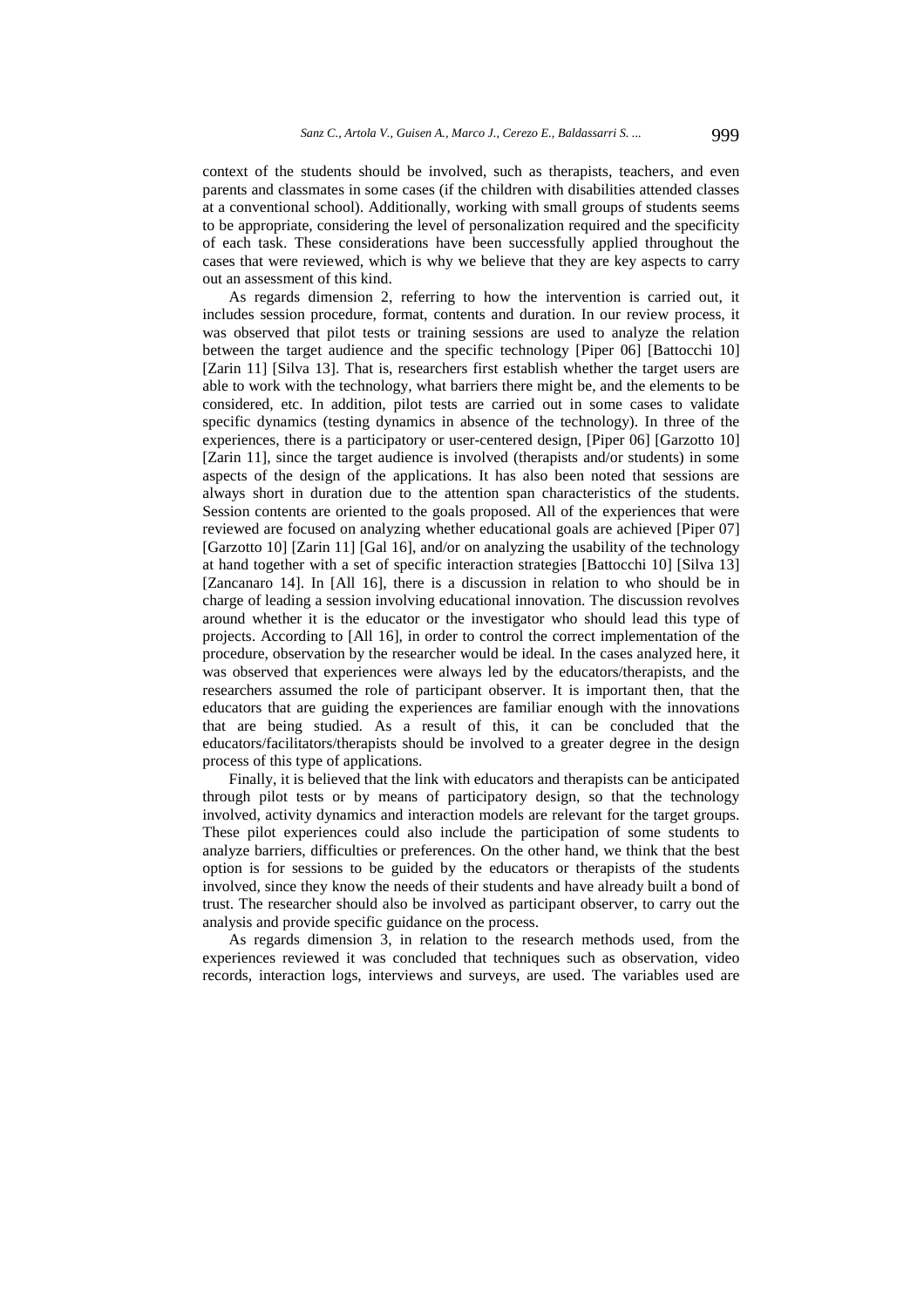relevant to the educational goals and/or the usability aspects to be studied and/or the interaction models involved.

Finally, considering dimension 4, a strong qualitative analysis is observed to establish the scope of the educational goals through the observations, video records and interviews with all the parties involved. The quantitative analysis was used more in relation to issues pertaining to usability and interaction with the applications and tabletops. In this case, measurements such as the time needed to complete a task and the number of interactions performed were used. A combination of quali-quantitative analysis methods is considered to be necessary in this context, in particular when analyzing interaction model efficacy together with the scope of the educational goals.

Multitouch experiences are focused specifically in the patterns or models used in the interaction, analyzing, for example, if they reinforce collaboration or socialization among students. In the TI cases, no specific analysis of the use of the tangible objects have been detected.

Lastly, the work discussed in [All 16] helped us organize our own work in a structured manner following the 4 dimensions presented by them. In the following section, we describe ACoTI, which is an application that incorporates a number of association games oriented to people with complex communication needs. A usercentric methodology was followed, and an assessment process organized into phases was carried out to evolve the application. For the assessment process, several of the aspects discussed in our previous analysis are considered.

## **3 Tangible Interaction through ACOTI**

ACoTI is an application based on tangible interaction on a *tabletop* that consists of a series of association games that allow working with real and virtual objects. The games have been planned to support the language development and communication process in students with complex communication needs [SPAAL 14], in particular, for users of augmentative communication. Augmentative communication is defined as a set of non-vocal codes (linguistic and non-linguistic) that replace or supplement speech and writing, aimed at allowing communicational processes and increasing their fluidity. It is designed to be a resource for those individuals who have difficulty when speaking or using language to express themselves (uttering the actual words) and/or understanding language (processing a code issued in a conventional and arbitrary system of spoken or written signs) [Tamarit 88] [Sotillo 93] [Abadin 10].

The design of ACoTI is the result of research work carried out as part of a joint project between Argentina and Spain. In Argentina, a field survey was carried out at schools with children with complex communication needs to gather information about methodologies used [Guisen 13], and an opportunity for contribution in relation with the acquisition of communication skills for their students by using TI was identified. While this was taking place in Argentina, work was already being developed at a special education institution in Spain, which offered a subsequent workspace to put into practice the assessments presented here.

ACoTI is an application that requires using a tabletop and real objects or miniature toys that are used for the interaction. These have a dual purpose: they can be handled to generate events and actions within ACoTI, and they enable students to experience the representation of the objects in 3D through their different senses.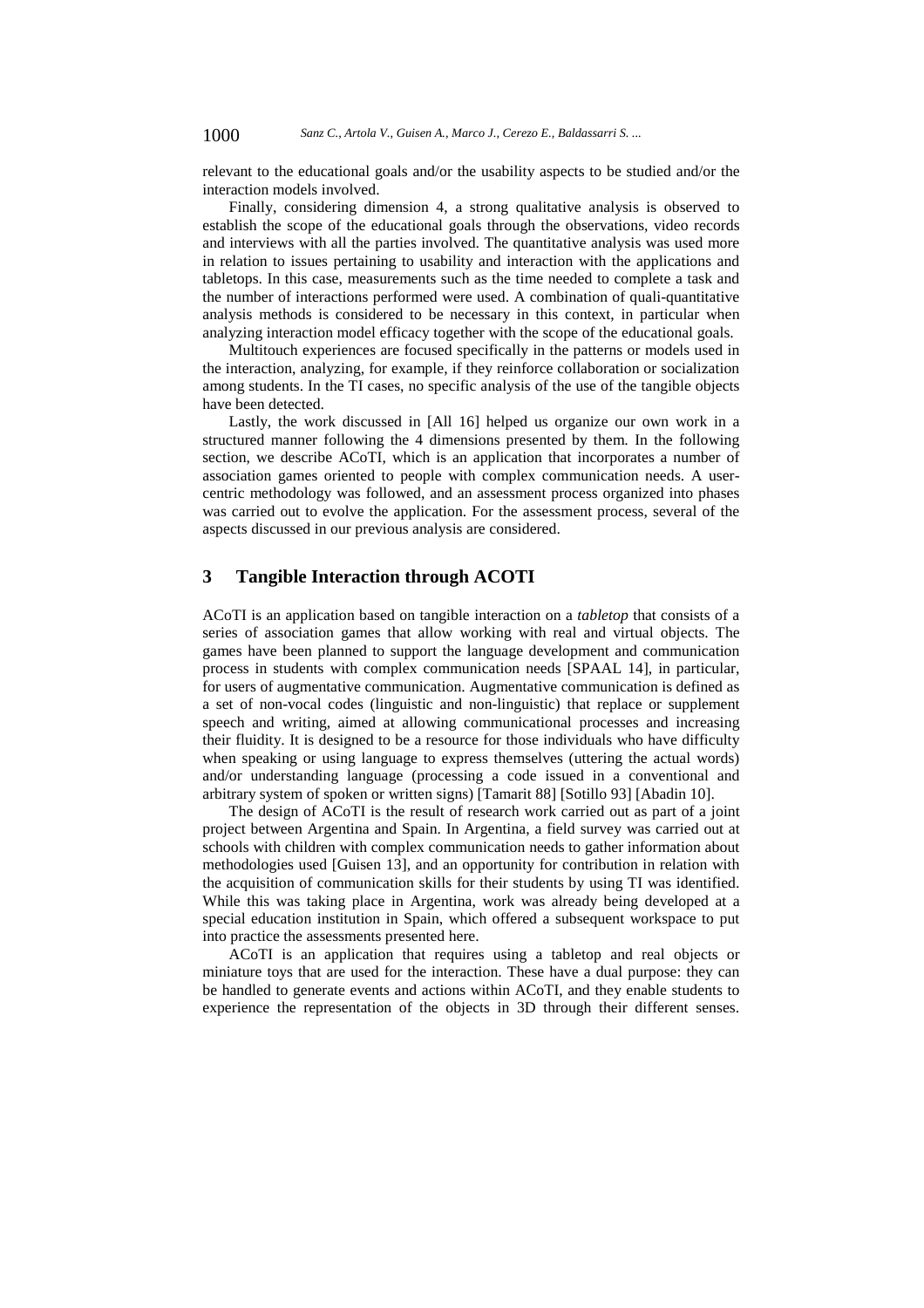Tangible interaction supports the abstraction process that is applied to the real object for creating its concept associated to a mental image and an acoustic image, which is the founding instance for language development that in turn enables the development of subsequent stages in the process towards achieving autonomous communication. As the educator/facilitator uses the system for working with different abstract symbols, students are able to conceptualize the real object. Through the different scenarios used by ACoTI in its games, students are encouraged to take possession of the set of pictograms that form their augmentative communication language [Cabello-Luque 12] [Sanz 12] [Sanz 13].

In the next subsection, a brief technical description of the tabletop device is presented and after that, a detailed description of ACoTI's interaction games is provided.

## **3.1 The tabletop device**

The tabletops used with ACoTI are VisionAR [Artola 14] (Figure 1.A) and NIKVision [Marco 09] [Marco 13] (Figure 1.B). Both follow the same model, based on the physical manipulation of traditional toys or real objects (Figure 1.C) over the table surface.

Tangible interaction roots on visual recognition hardware and algorithms. An infrared light USB camera captures video from underneath the table and streams it to the computer station in charge of the visual recognition software (ReacTIVision) [Kaltenbrunner 07]. ReacTIVision tracks the position and orientation of the objects placed on the surface, provided by a printed marker attached to their base (Figure 1.C). Through retroprojection, the tabletop gives image feedback on the table surface supported with a mirror inside the table. The virtual scenario can also be displayed on a monitor (Figure 1.B.). Tangible interaction is achieved by manipulating the objects on the table surface. During play, children move them over the translucent surface of the table, putting their base in contact with the table to enable the camera to see the markers. The operations that the visual recognition software is able to track are the movements over the surface. Children can grab the objects, drag them and rotate them over the surface and so long as the base with the marker remains on the table, the software can track their orientation.



*Figure 1: A. Prototype of VisionAR [Artola 14] – B. Prototype of NIKVision tabletop [Marco 09] - C. Physical object with printed marker attached to its base.* 

## **3.2 The tangible interaction games**

ACoTI is an application conceived as an assistive tool for the abstraction of a real object to its identification in the plane, which is a basic communicational competence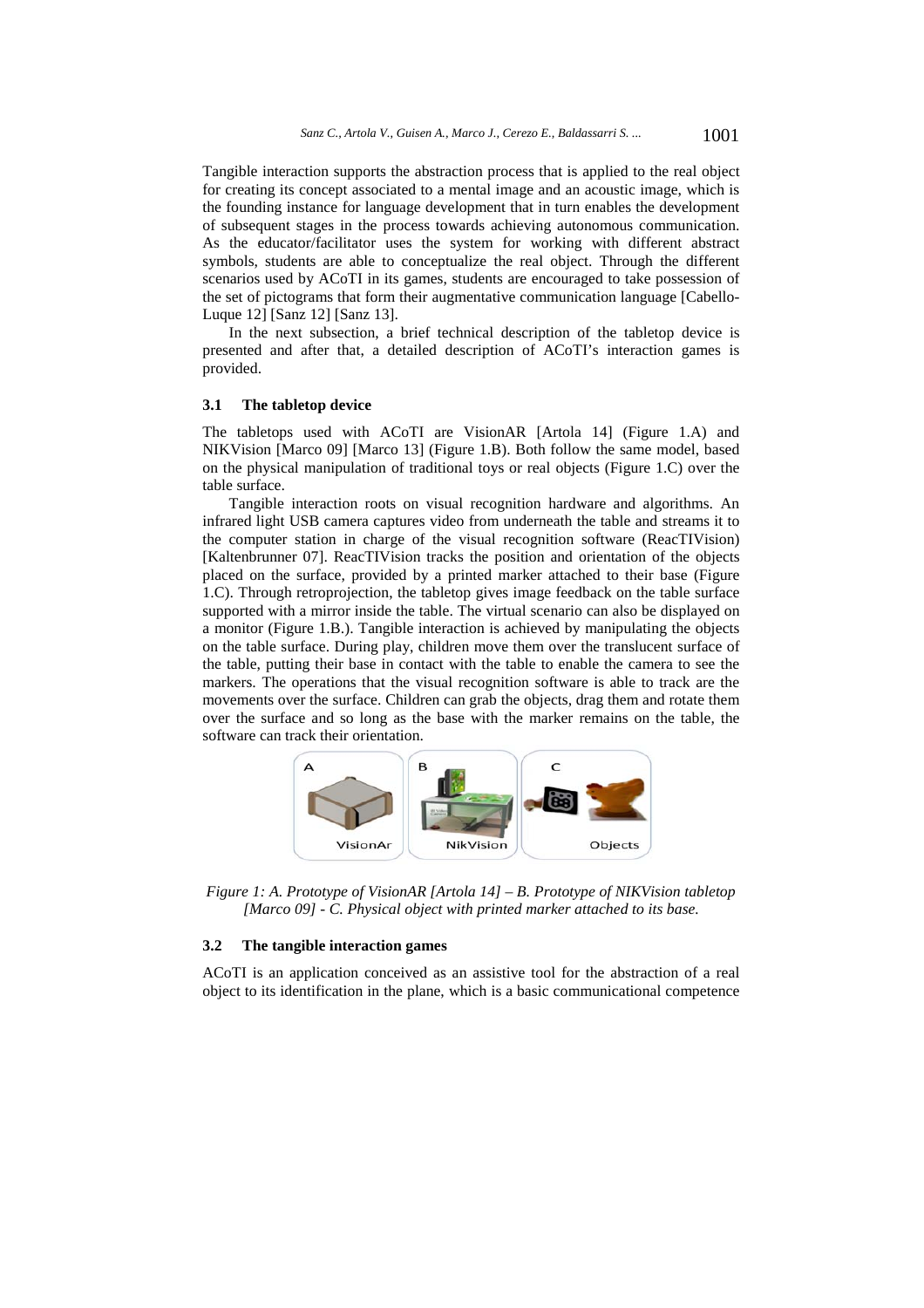for language acquisition. It consists of a series of educational games developed to improve students' communication through association and classification. In the games, a set of virtual elements are presented on the table surface, so that students have to identify which ones are directly related to the physical objects available. The virtual environment (scenario) is composed by a set of virtual elements that belongs to a family of nuclear vocabulary. On the projection on the tabletop, the scenario is shown in an "incomplete" way. The use of different scenarios for the games encourages learning and the incorporation of AAC sign system vocabulary. The objects that have to be associated to their virtual counterparts are suggested either by the outline of the element figure (Figure 2.A), by the pictogram with which its symbolic representation is expressed (Figure 2.B), or by the written word (Figure 2.C). The task of the student is to complete the scenario by associating a physical object (Figure 2.D) with one of the representations on the plane. Each time the child correctly places the object, a feedback is given, through sounds and animations, in order to reflect that the task has been successfully achieved.



*Figure 2: A. Outline of the object (virtual) – B. Pictogram of the object (virtual) – C. Written word of the object (virtual) – D. Physical object manipulated by the student* 

The manipulation of the physical objects offered by ACoTI and the possibility of adding printed markers to any physical object allow students to "experience" the physical object by perceiving it in all of its aspects and relating it to a 2D representation. Therefore, the identification of the object representation in the user graphical interface (tabletop and monitor or only tabletop), fosters the signification process in the student and gives sense to the physical entity through the construction of its concept and acoustic image. The teacher or therapist can configure the games depending on the level of the progress of the student's language abilities and the corresponding communicational skills to work, but the intervention of a technical professional is required. An *.xlm* file can be edited to change virtual elements, allowing different levels of complexity depending on the degree of abstraction of the real object.

## **4 Design of the evaluation process of ACoTI**

The process to assess ACoTI has been planned taking into account the related work review described in previous sections. This process has also accompanied the iterative design and the evolution of ACoTI, since it initially started as a set of games that gradually grew in number and were improved based on the results obtained in each phase of the assessment. In this sense, ACoTI's design can be considered to be a case of user-centered design as the one used in [Piper 06] [Garzotto 10] [Zarin 11].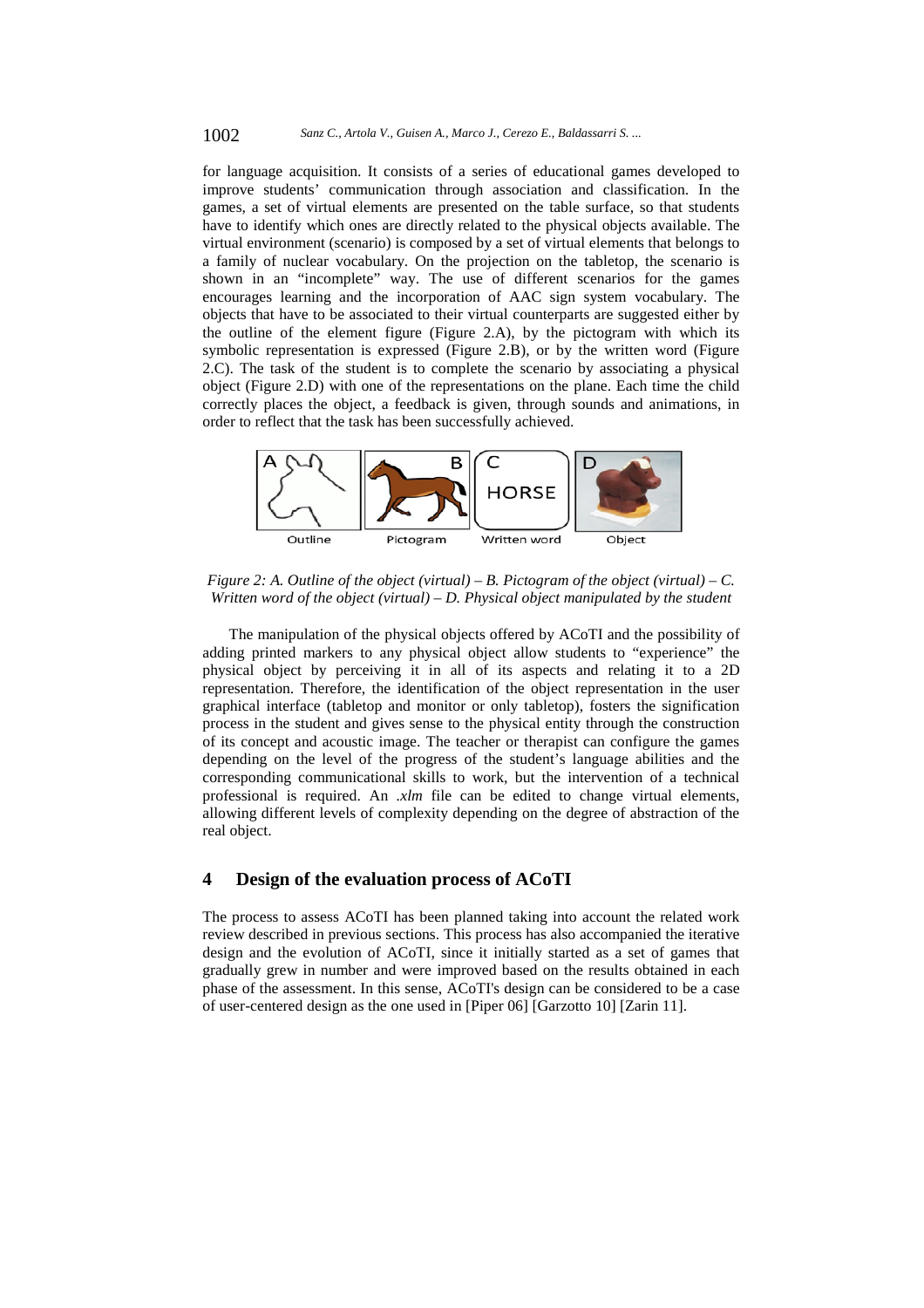*Sanz C., Artola V., Guisen A., Marco J., Cerezo E., Baldassarri S....* 1003



*Figure 3: Phases of the assessment process carried out for ACoTI* 

The assessment process was done in 3 phases (Figure 3) that were conceived to consider different previously surveyed key aspects. In particular, educator and therapist involvement was sought (experts in the field of special education) for ACoTI's assessment and iterative design process. The first phase was designed as a pilot test to analyze the proposal of two ACoTI games involving simple and complex association and the cognitive distance within a group of students at a special education school in Spain in relation to those games. During this phase, information was also gathered about the technologies involved and their possibilities and barriers for interaction. In this sense, the guidelines described in Section 2.2 were followed, since two main lines were considered: interaction models and the possibilities offered by the games for the target group, as other reference authors have done before. The second phase took place during a congress where experts on the subject matter were gathered, and it focused on collecting their opinions in relation to the design proposal for ACoTI and what they felt were the possibilities for using the application at various institutions in Argentina and Uruguay. The potential target groups had similar difficulties as those of the group that had been part of the pilot test. In this sense, our goal was to assess possibilities for ACoTI, based on expert opinion, for potentially integrating it to other contexts. This assessment was carried out on an evolved version of ACoTI, obtained after introducing the changes resulting from phase 1. Discussion groups and semi-structured questionnaires were used. In this second phase, an innovation is introduced in relation to the previously reviewed background, since the application is assessed by special education experts and, in many cases, also experts in the integration of digital technologies in this field. Finally, there was a third assessment phase with some of the participants from the second one. This third phase took place in Argentina, and it used one of the games from the first phase and two new ones that were added after the comments given by the experts. This final phase was aimed at encouraging participant-game interaction to analyze playability, configuration needs mentioned in phase 2, and potential for use with their own students. This phase is an extension of the idea presented in Section 2.2 in relation to user-centered design, so that ACoTI can evolve based on the opinion of therapists and specialists, but this time using the games. In the following section, each phase is described in detail, including their goals, participants, intervention methodology, methods used, and measurements and indicators to consider.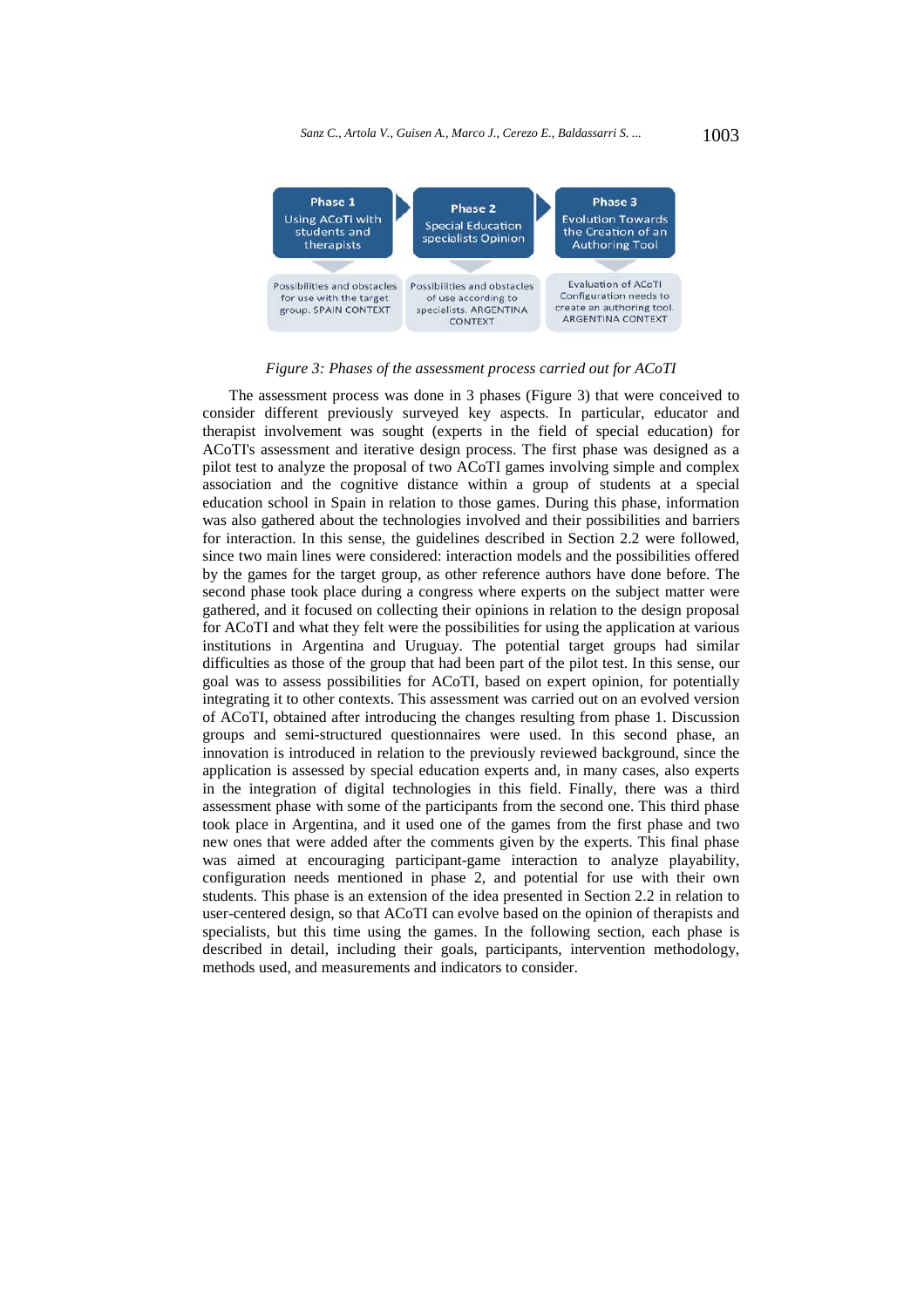#### **4.1 Assessment phase 1. Pilot Test**

A pilot test was carried out with students and therapists. It was aimed at finding out, through some games included in ACoTI and other similar applications, at a special education school, the distance between the objectives proposed by the application and the possibility for the target group to actually achieving those objectives. The interaction model proposed and tabletop architecture configuration were also assessed through a study to determine whether it was more appropriate to use only the tabletop surface as display space or if a monitor should be used as well (Figures 1.A and 1.B). The use of the pictograms, the miniature toys, and possible abstraction levels within the games being tested were also analyzed to check if they were appropriate for the target group. Participants were as follows: 8 students from a special education school in Spain and 8 therapists who participated during the initial stages of the interviews for a better analysis of our methodology. Then, some of these therapists were present during the sessions. Participating children (aged 6-11 years) present significant disorders in their communication functions, as well as the processes used to establish a relation with their physical and social environment, and they have difficulty in developing autonomy abilities –in general- in basic learning processes. The games offered by ACoTI could then be of interest to help these students in the abstraction process required for communication, as well as in vocabulary acquisition. Students were screened by school therapists taking into account the goals of the game and student profile. This was done after a number of initial interviews between the investigators and the therapists, during which the proposal was explained to the latter. Assessment sessions were carried out as part of the class activities done by the specific group of students, so that the environment would be as familiar and natural as possible. The therapists were present during the sessions in their usual role for student activities; in this case, the activity was a session to play the games included in ACoTI. In addition to guiding the session, they were asked to observe the barriers that the students found as they interacted with the games and the tabletop. These sessions were carried out in a period of 4 months. During the session, the students played, in pairs, with 2 types of games offered by ACoTI – a simple association game and a complex association one. The therapists guided the sessions and added to the directions provided by ACoTI, providing feedback only when they felt it was necessary. In some of the sessions, the children were able to use both a monitor and the tabletop as display areas, while in others they used only the tabletop. Their behavior was observed in both situations. Sessions were also videotaped.

As regards methodology, observation and subsequent video analysis techniques were used, and logs were generated to determine the cognitive distance between the application proposal and student possibilities. Logs were used to determine the number of successful plays and errors made, as well as the type of errors that were made. The level of attention paid to the display spaces was also recorded, both when the monitor and the tabletop were being used, and when only the tabletop was available. Emotions and attitudes expressed during the sessions were also monitored, based on therapist and investigator observation. Due to the difficulties inherent to identifying emotions in these children, in some cases there was a subsequent conversation with the therapists, who recorded and reported them accordingly. These indicators were used to determine if the proposal brought by ACoTI would allow students achieve their educational goals.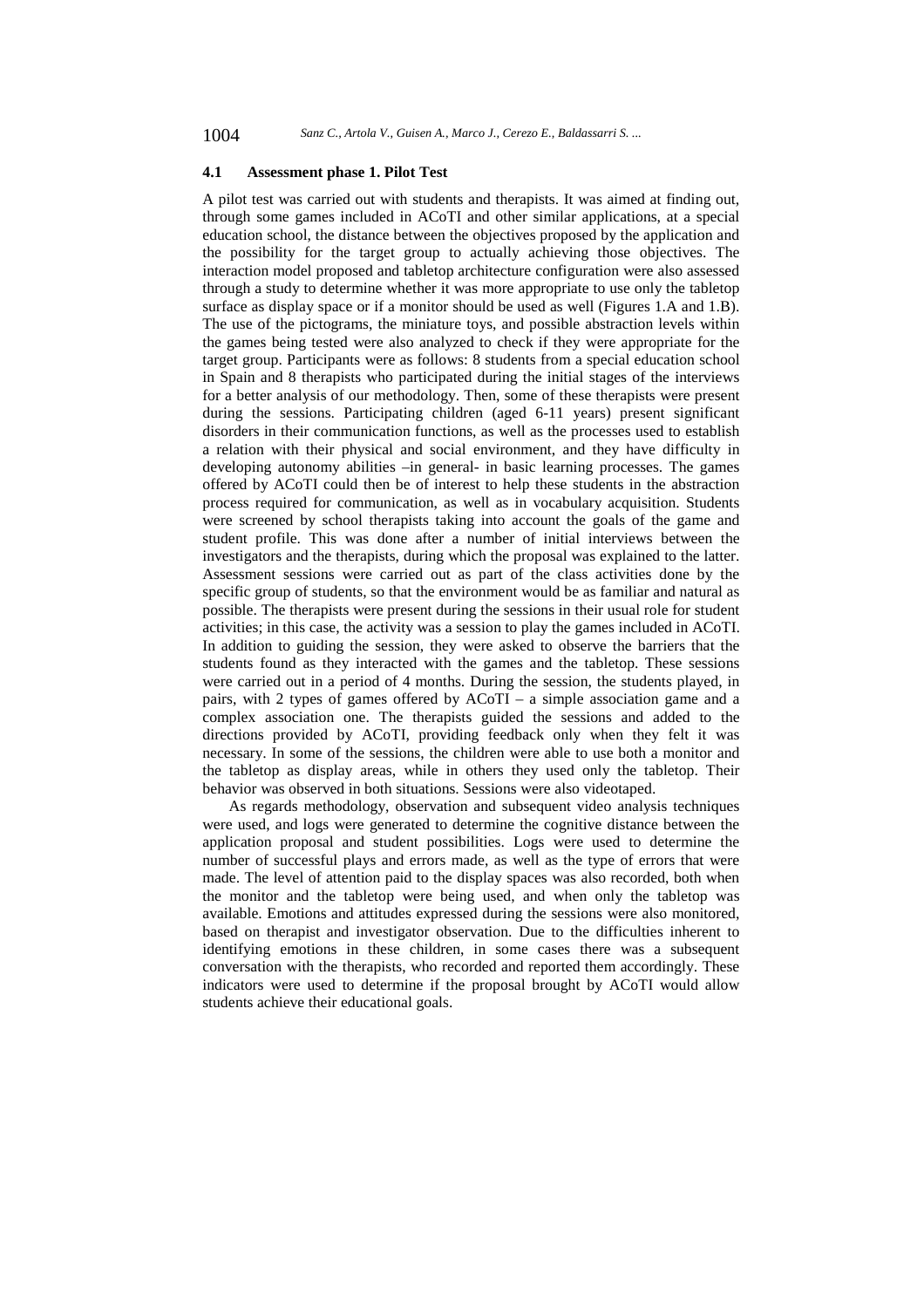| <b>Phase 1 - Pilot test</b>           |                                                                                                                                                                                                                                                                                                   |  |
|---------------------------------------|---------------------------------------------------------------------------------------------------------------------------------------------------------------------------------------------------------------------------------------------------------------------------------------------------|--|
| Goals                                 | • Analyzing the cognitive distance between a group of students at a<br>special education school in Spain and 2 games proposed by ACoTI<br>• Analyzing the interaction with the technology being tested                                                                                            |  |
| <b>Participants</b>                   | $\bullet$ 8 students<br>$\bullet$ 8 therapists                                                                                                                                                                                                                                                    |  |
| <b>Intervention</b><br>methodology    | • Students work in pairs during the sessions while playing the games<br>in ACoTI. Sessions were guided and observed by therapists.<br>Investigators were participant observers.                                                                                                                   |  |
| <b>Methods</b>                        | • Initial interviews with therapists.<br>• Participant observation<br>• Video recording<br>• Application logs                                                                                                                                                                                     |  |
| <b>Measurements</b><br>and Indicators | • Level of attention during the game with both two display spaces<br>and just one (number of times the tabletop or the monitor, as<br>applicable, was referred to)<br>• Student attitude during the game<br>• Number of correct answers vs. number of incorrect answers<br>• Types of errors made |  |

Table 1 summarizes the assessment carried out during the first phase.

#### *Table 1: Summary of phase 1*

## **4.2 Assessment phase 1. Results**

When the first evaluation phase was completed, the following results were obtained (Figure 4).

#### **As regards student comprehension, performance and attitude:**

- The students performed successfully in association activities such as object/outline in cases of simple association (same number of objects and outlines). They had difficulty in complex association tasks (for instance, when they have a toy whose representation is not shown on the tabletop). This was analyzed through the number of mistakes recorded in ACoTI logs, as well as the observations recorded during and after the sessions through video records.
- Students could relate pictograms with representations on the table. However, they showed preference for using miniature toys for playing the games and controlling the application. An improvement in associations was observed with the use of miniature objects and their connection to pictograms on the tabletop.
- Students were motivated during the sessions, but in some cases they did not know how to continue with the activity, so the therapists had to intervene.
- The therapists stated that more feedback was needed, both visual as auditory, to make the activity fun for the children.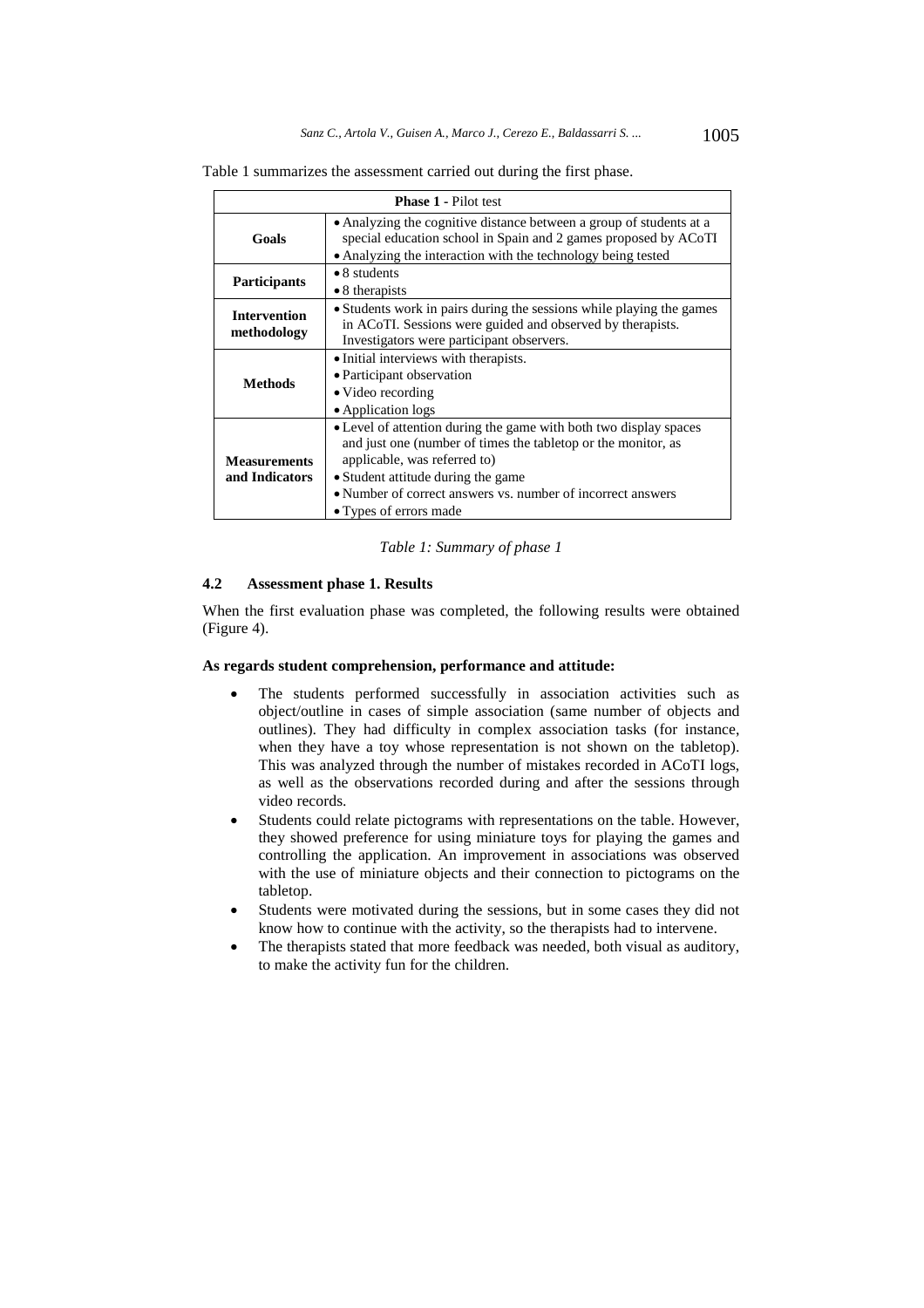## **As regards the use of the** *tabletop* **and tangible interaction:**

- It was natural for the students to work with the physical object to interact with the software.
- The process of grabbing an object and placing it on the surface to make an association was natural for the children.
- Using the monitor and the tabletop as visualization devices made it harder for this type of students to focus on the activity. It was observed that just using the horizontal surface as interaction and visualization space yielded better results.



*Figure 4: Main Results of phase 1* 

Phase 1 of our work was focused on the students, and it was possible to work with the games in accordance to the objectives proposed. Based on our observations, students were found to be motivated by the use of tangible 3D objects, but they preferred working on the tabletop without the monitor. Thus, the games were redesigned to follow these guidelines, and phase 2 focused on the opinion of educators and therapists in relation to the redesigned games. In the following section, the evaluation process is detailed and the results obtained in phase 2 are discussed.

#### **4.3 Assessment phase 2. Working with special education specialists**

The goal of this second phase was centered on uncovering how ACoTI and its possibilities for use were perceived at various institutions in Argentina and Uruguay. To achieve this, we worked with target groups similar to those that had participated in the pilot test, but now considering different contexts. This is very important, since the project that originated ACoTI is rooted in Spain and Argentina, so we needed to consider different contexts. This aspect was not considered during the bibliographic review carried out. A theoretical evaluation with specialists (4 therapists, 4 educators and 2 specialists in ICT and special need education) of the augmentative communication area was carried out during an international congress on Information and Communication Technologies (ICTs) and disability that was held in Uruguay. The methodology used during this phase was the following: A. Preparing and presenting the materials for the sessions (a video featuring ACoTI, a questionnaire and an introductory presentation); B. Based on the inquiry branches proposed, semistructured printed out questionnaire was given to 10 specialists from Argentina and Uruguay, which then were divided into 2 groups of 5 specialists each to participate in discussion groups. Discussions were audio-taped for later analysis; C. Analysis of the results and elaboration of an evolution plan for ACoTI.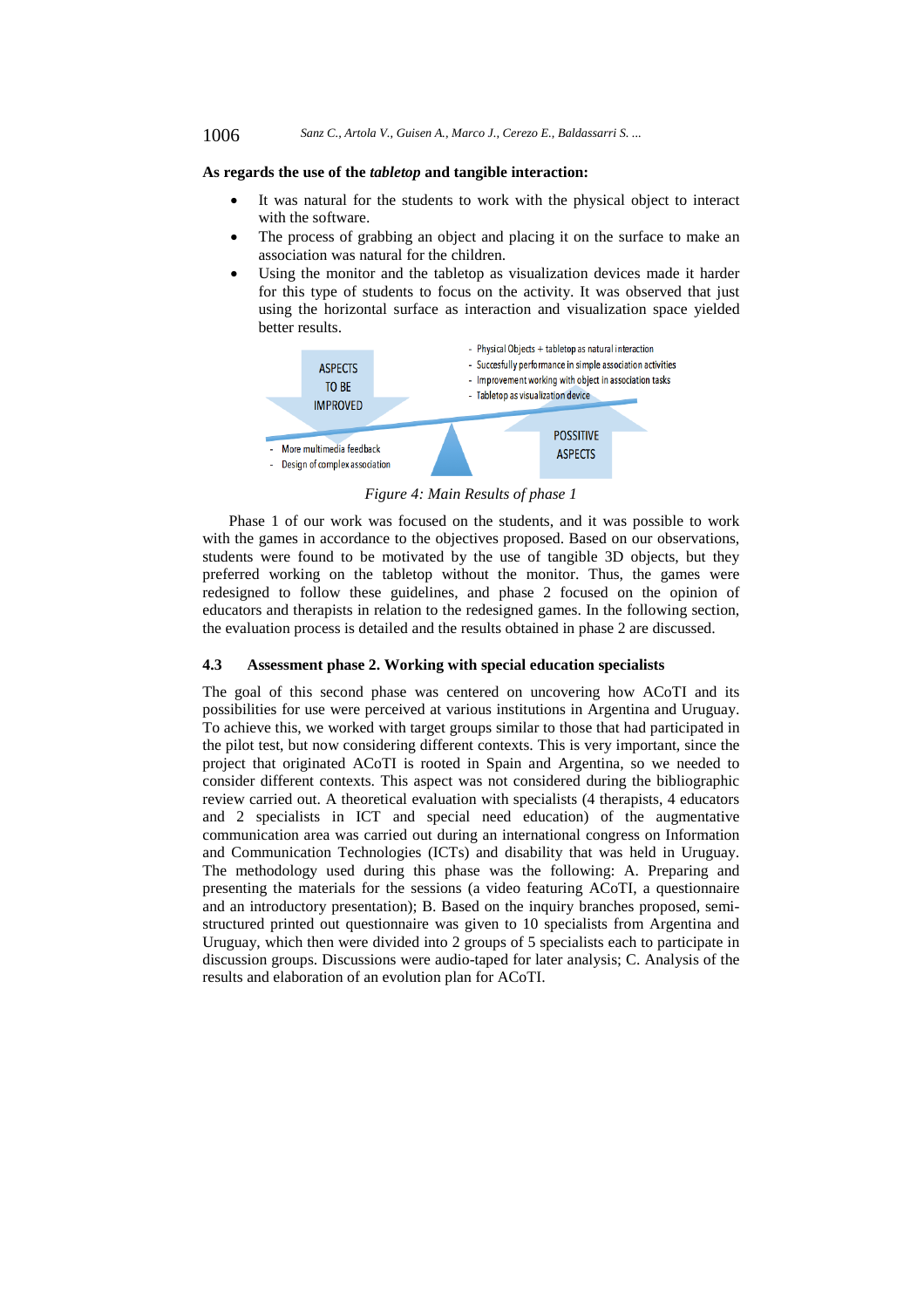Initially, participants were shown a video on the possibilities offered by ACoTI, with images of the different games (association through shape, with pictograms and miniature toys), and snippets of the sessions carried out with the students and specialists during the phase 1 of the evaluation. This video was used as a trigger to explain the features of ACoTI. Then, the questionnaire was distributed and participants were given enough time to complete it. The questionnaire and the corresponding answers are detailed in the results section for this phase. Finally, the specialists were divided into 2 groups and they shared opinions, exchanged experiences, and discussed potential uses for systems based on tangible interaction such as ACoTI in educational contexts involving students who are also users of augmentative communication.

As regards measurements and indicators, the answers given by participants to the questionnaire were used. In the case of close-ended questions, the number of times each of the options was selected was considered, while in the case of open-ended questions, the rationale and comments given by each participant were reviewed. The audio tracks recorded during these discussions were also reviewed, and answer categories were created; for example, the proposed scenarios were divided into everyday and occasional, as agreed by the specialists. Several individuals that participated in these sessions later on joined the subsequent phase for evaluating ACoTI, so this second phase was also used to bring ACoTI to interested individuals who work in the special education area. Table 2 presents a summary of the second assessment phase.

| <b>Phase 2 - Expert opinion</b>       |                                                                                                                                                                                                                                                            |  |
|---------------------------------------|------------------------------------------------------------------------------------------------------------------------------------------------------------------------------------------------------------------------------------------------------------|--|
| Goals                                 | • Analyzing expert views on the possibilities of using ACoTI in various<br>contexts<br>• Enhancing games based on the opinion of the experts                                                                                                               |  |
| <b>Participants</b>                   | • 10 special education experts                                                                                                                                                                                                                             |  |
| <b>Intervention</b><br>methodology    | • Session to present the games available in ACoTI with some of the<br>improvements introduced after phase 1 using video and oral<br>explanation.<br>• Individual work of the experts with a questionnaire<br>• Discussion in two groups of 5 experts each. |  |
| <b>Methods</b>                        | • Questionnaires<br>• Group discussion based on proposed discussion lines.<br>• Audio recording                                                                                                                                                            |  |
| <b>Measurements</b><br>and Indicators | • Number of answers for each category on the questionnaire<br>• Opinions of the participants<br>For these two, the categories established to group answers were used.                                                                                      |  |

*Table 2: Summary of phase 2* 

## **4.4 Assessment phase 2. Results**

During phase 2 of the evaluation, several results of interest were obtained. The semistructured questionnaire was responded by 10 participants. The following questions were part of the questionnaire and were also included in the discussion that followed to get deeper insight: A. Could ACoTI games be useful as support to the real object abstraction process up to its identification on the plane?; B. Is the combination of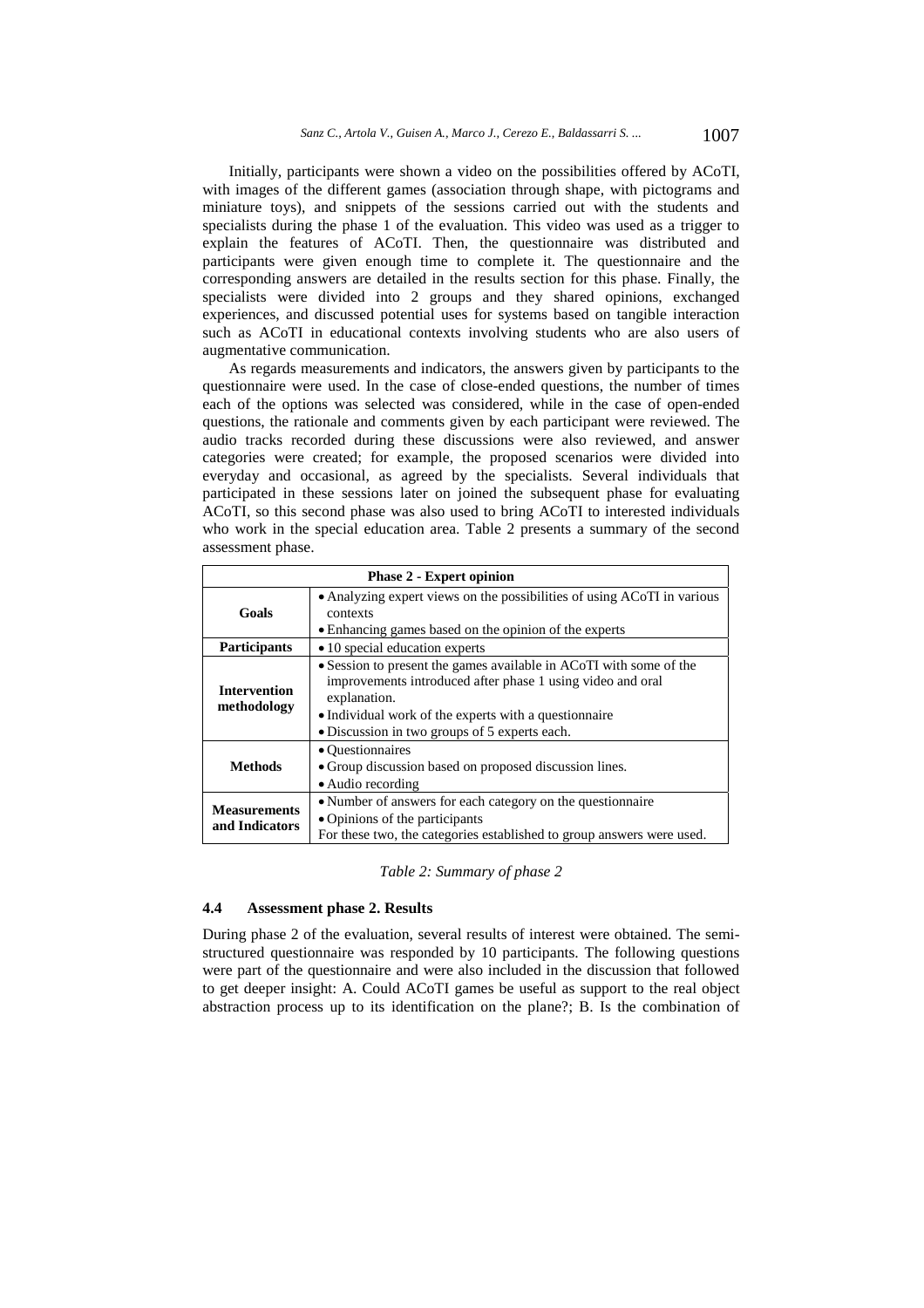## 1008 *Sanz C., Artola V., Guisen A., Marco J., Cerezo E., Baldassarri S. ...*

tangible object manipulation with their display on a virtual graphic environment an appropriate strategy to facilitate the future incorporation of communication software (hi-tech alternative augmentative communication system)?; C. Which scenarios and vocabulary do you propose to be developed as part of the games in ACoTI, based on your experience?; D. For which group of students with complex communication needs do you think these games could be useful the most? (as regards the pathology under study and how AAC is used). In Table 3 the main results are summarized.

| <b>Phase 2. Results</b>                                                                                                                                                                                                                                                                                                                                                                                                                                                                                                                |                                                                                                                                                                                                                                                                                                                                                                                                                                     |  |  |
|----------------------------------------------------------------------------------------------------------------------------------------------------------------------------------------------------------------------------------------------------------------------------------------------------------------------------------------------------------------------------------------------------------------------------------------------------------------------------------------------------------------------------------------|-------------------------------------------------------------------------------------------------------------------------------------------------------------------------------------------------------------------------------------------------------------------------------------------------------------------------------------------------------------------------------------------------------------------------------------|--|--|
| <b>Summary of answers</b>                                                                                                                                                                                                                                                                                                                                                                                                                                                                                                              | <b>Examples</b>                                                                                                                                                                                                                                                                                                                                                                                                                     |  |  |
| A $\bullet$ All of the specialists (10) considered that<br>ACoTI was valid and innovative as<br>assistive technology for the initial phase<br>of language development in individuals<br>with complex communication needs<br>• A tool used by students with complex<br>communication needs should offer, as a<br>requirement, configuration options.                                                                                                                                                                                    | "The games in ACoTI are clearly designed<br>to support the abstraction process. They<br>are varied, accurate, and situated in<br>scenarios that most people shareI think<br>they could also serve as guidance for the<br>teachers themselves, when they need to<br>create new games to reinforce the learning<br>of a specific set of words, be this for a<br>specific context or specific situations<br>relevant to any given age" |  |  |
| $B \cdot All$ of the specialists agreed on the fact<br>that the use of tangible objects and the<br>association<br>with<br>their<br>graphical<br>representations, facilitates the creation of<br>the corresponding concept, formed by a<br>mental image and an acoustic image.<br>$\bullet$ Seven<br>out<br>of<br>the<br>10<br>specialists<br>emphasized the multimedia potential of<br>ICTs as a motivating aspect that is in<br>agreement with the multimodal language<br>that is typical of classroom dynamics in<br>these contexts. | "When potential AAC users are<br>not<br>motivated to explore the use of digital<br>technology from an early age,<br>the<br>incorporation of communications software<br>may take longer and be more complex and<br>tedious. The combination proposed in<br>ACoTI (handling tangible objects while<br>displaying them in a virtual environment)<br>would be a good start for any age, and<br>especially for younger children."        |  |  |
| $C \cdot$ All specialists proposed 3-4 scenarios for<br>using the games included in ACoTI for<br>introducing sets of codes situated in<br>contexts.<br>• These were separated into "everyday" and<br>"occasional" scenarios.                                                                                                                                                                                                                                                                                                           | Some of the scenarios proposed are:<br>Everyday: family (mum, dad, brother,<br>sister), bathroom (toilet, soap, toothbrush),<br>Season-related clothes (summer:<br>T-shirt.<br>shorts; winter: coat, scarf, trousers);<br>supermarket (fruits,<br>Occasional:<br>dairy,<br>meats, cereals), park (sand, trees, play sets,<br>ball), farm (animals: cow, pig, horse, duck)                                                           |  |  |
| $D$ • Individuals with<br>Down<br>Syndrome,<br>cerebral palsy, mental retardation, autism<br>in general were mentioned. However,<br>target<br>individuals<br>should<br>not<br>he<br>considered based on their conditions, but<br>rather in relation to the specific cognitive<br>and motor characteristics of each student.                                                                                                                                                                                                            | "It would be in the interest of the teacher<br>be able<br>to<br>generate association<br>to<br>activities, from the simplest to the most<br>complex, by moving the fiducial marker<br>from one object to another, or by switching<br>the images that create the scenario.<br>Similarly, it would be ideal if the desired<br>feedback could be defined."                                                                              |  |  |

*Table 3: Summary of results of phase 2*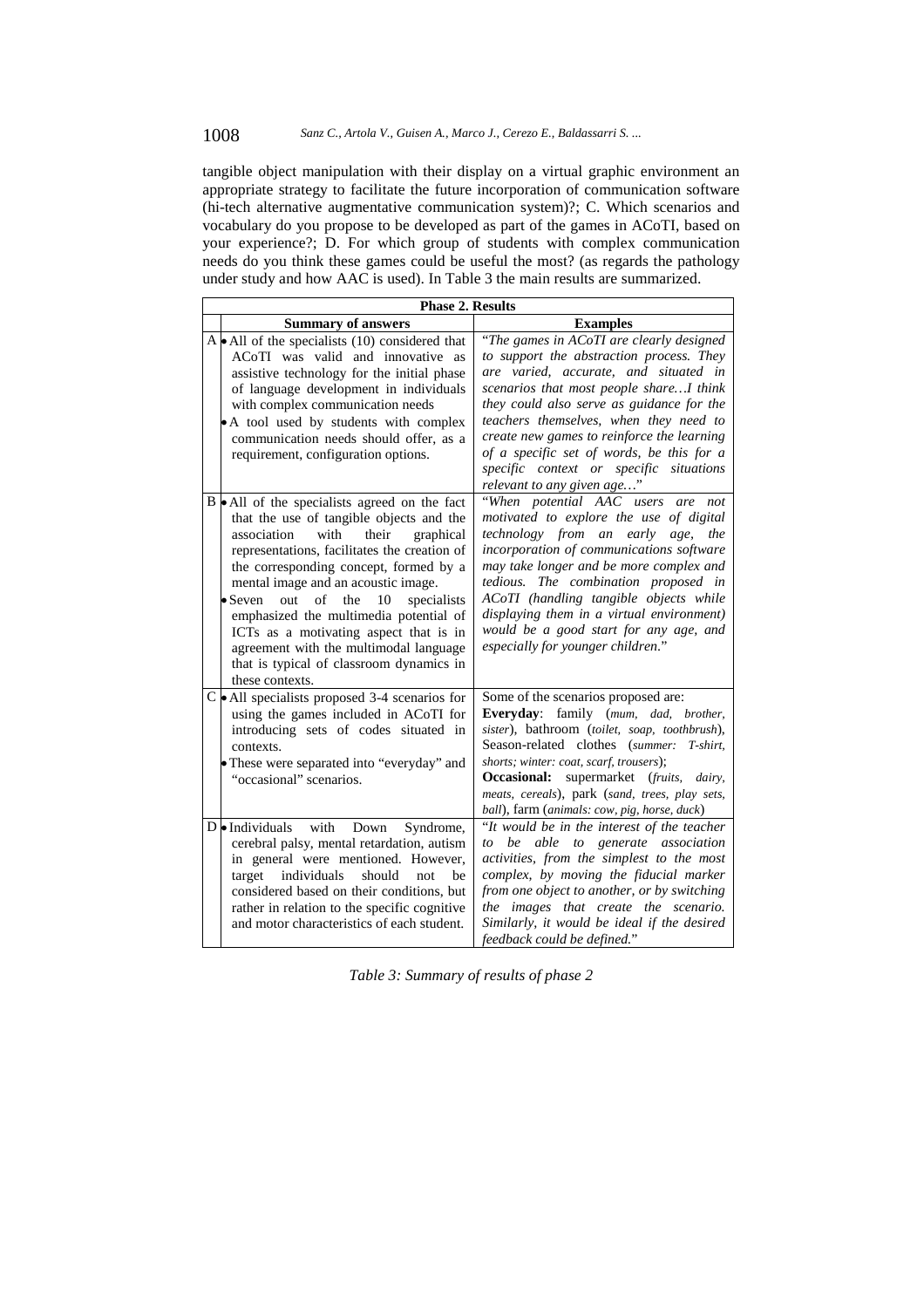After this, several types of potential adaptations that could be used in different cases were proposed. All participants agreed on the importance of testing the experience offered by ACoTI, and focused on the configuration options of the application that will be tackled in the following section.

## **4.5 Assessment phase 3. Configuration Requirements for the Games in ACoTI**

This phase was focused on carrying out a number of evaluation sessions with specialists, special school directors and therapists from the augmentative communication field in Argentina (see Table 4). Based on the results obtained in phase 2, during which the participants considered that it was important for them to be able to create their own TI educational activities, a new evaluation with the participation of 8 specialists, this time in relation to the use of ACoTI, was carried out, aimed at analyzing how to extend ACoTI to meet different needs within the special education field. There were 2 experts in ICTs and special education, 5 therapists/educators, and 1 director of a special education institution. It should be noted that 6 of the participants had already been involved in the evaluation carried out during phase 2. The main goal of this third evaluation stage was going back to the use of ACoTI to dig deeper in relation to the possibilities that should be considered for use in real contexts, and the configuration options that should be provided in each game/educational activity template of a future authoring tool were considered. Before the evaluation sessions, the following actions were carried out: A. Selecting a subset of the games included in ACoTI to test with the specialists; B. Creating a survey to be filled in by the specialists after they tested the games selected; C. Creating a number of questions to kick off a discussion with the specialists after the session. Group discussions/interviews were held after the sessions.

Four sessions were carried out, and during these, the specialists received contextual information. Then, the games selected were introduced. Two of the games had been designed after the two first assessment phases, and both the recommended work scenarios and the feedback received had been taken into account when designing them. The specialists played as end users, using real objects to establish the corresponding associations. The first game presented a scenario and vocabulary on season-related clothes (everyday scenario) and gender (it is called Clothes, weather and gender). The specialists had to use miniature clothing items to dress up two characters (a girl and a boy) that were projected on the tabletop under various weather conditions. They received audio instructions to carry out the objective of dressing the characters appropriately for their gender and the weather. In all the games different audio feedback was provided for each of the two possibilities: correct and wrong. However, this game includes feedback for all the association variables at hand, i.e., if the items of clothing were properly chosen in relation to both gender and the weather projected on the tabletop (Figure 5.A).

The second game uses a supermarket as scenario (Occasional scenario). The game is an association activity that consists in using the tabletop to project an image corresponding to a supermarket, where a person with a shopping cart can be seen (Figure 5.B). The application told players, both visually and by audio, which were the objects that they should add to the cart. Players received a sound and visual feedback every time they did the action correctly, and others when they did it incorrectly. They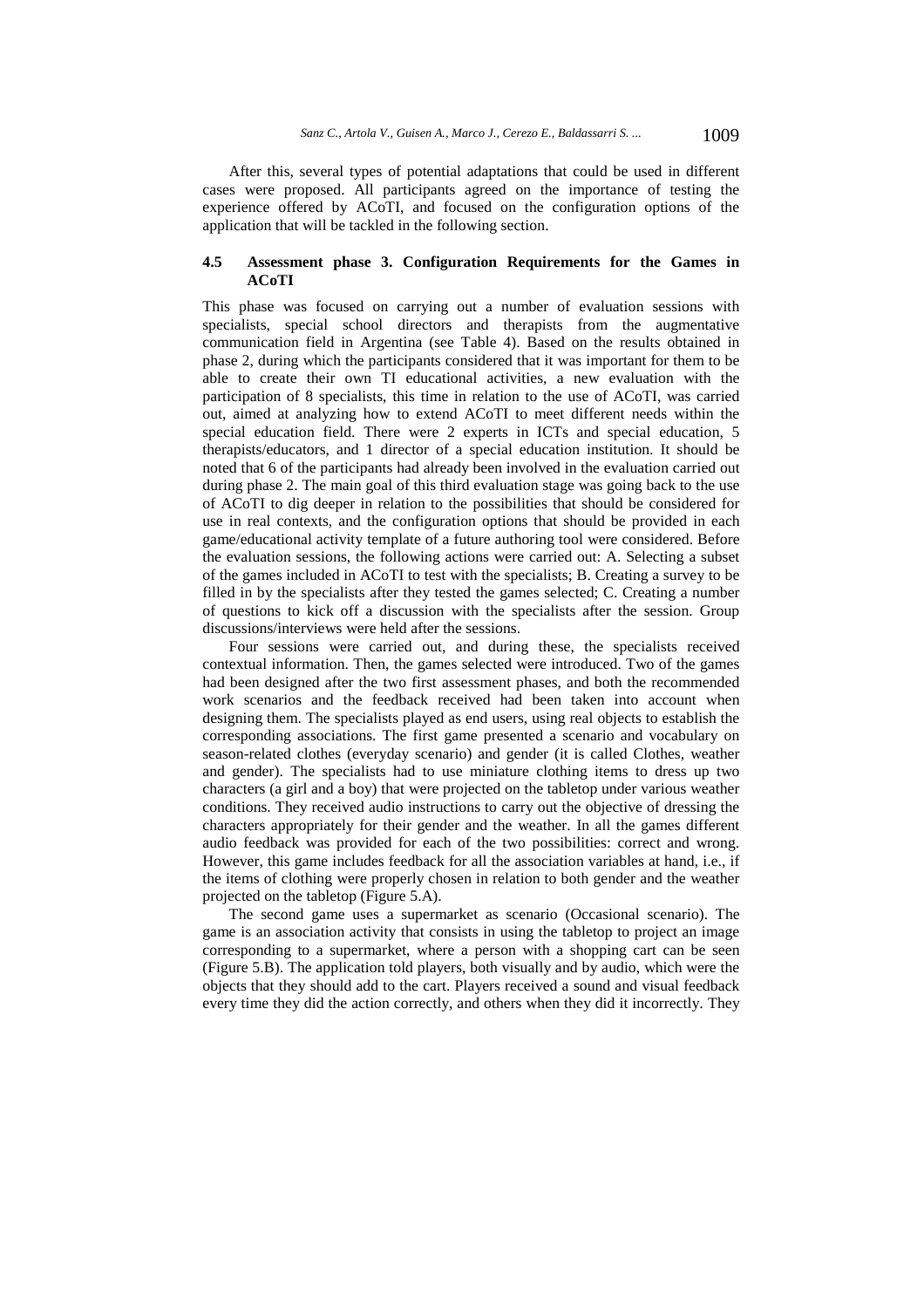were instructed to try different variations of this activity: first, the objects were the actual items (an orange, an onion, a carton of milk), and the virtual representations that were shown on the supermarket image projected on the tabletop were photographs of the items; then, the real objects could be used, but their representations on the tabletops were drawings; finally, real objects were used with their corresponding pictograms as virtual objects.

Another game that was available in ACoTI since its creation was also used. This activity consisted in showing the shape of a farm animal over a blue background together with the sound corresponding to the animal (Figure 5.C). The player had to pick, from a set of miniature toys, the animal corresponding to the shape.



*Figure 5. A. Clothes, weather and gender association game – B. Supermarket game – C. Animals Association game* 

| <b>Phase 3</b> - Configuration requirements |                                                                     |  |
|---------------------------------------------|---------------------------------------------------------------------|--|
| Goals                                       | • Analyzing the interaction of the experts with the games           |  |
|                                             | • Defining configuration requirements                               |  |
| <b>Participants</b>                         | • 2 experts in ICTs and special education,                          |  |
|                                             | • 5 therapists/educators                                            |  |
|                                             | • 1 director of a special education institution                     |  |
| <b>Intervention</b><br>methodology          | • Sessions for specialists to play with ACoTI.                      |  |
|                                             | $\bullet$ Surveys                                                   |  |
|                                             | • Interview/Group discussion                                        |  |
| <b>Methods</b>                              | • Questionnaire                                                     |  |
|                                             | • Video recording                                                   |  |
|                                             | • Document to guide the interviews/discussion                       |  |
| <b>Measurements</b><br>and Indicators       | • Number of tasks carried out with consultation vs. number of tasks |  |
|                                             | carried out with consultation/assistance during the game            |  |
|                                             | • Configuration aspects to be considered                            |  |

*Table 4: Summary of phase 3* 

#### **4.6 Assessment phase 3. Results.**

The survey presented to the participants asked about which configuration aspects would be needed for ACoTI games to be usable in their contexts. The participants had to choose among various options (shown in Figure 6), and a few additional options were added which were later on discussed as a group or individually through interviews.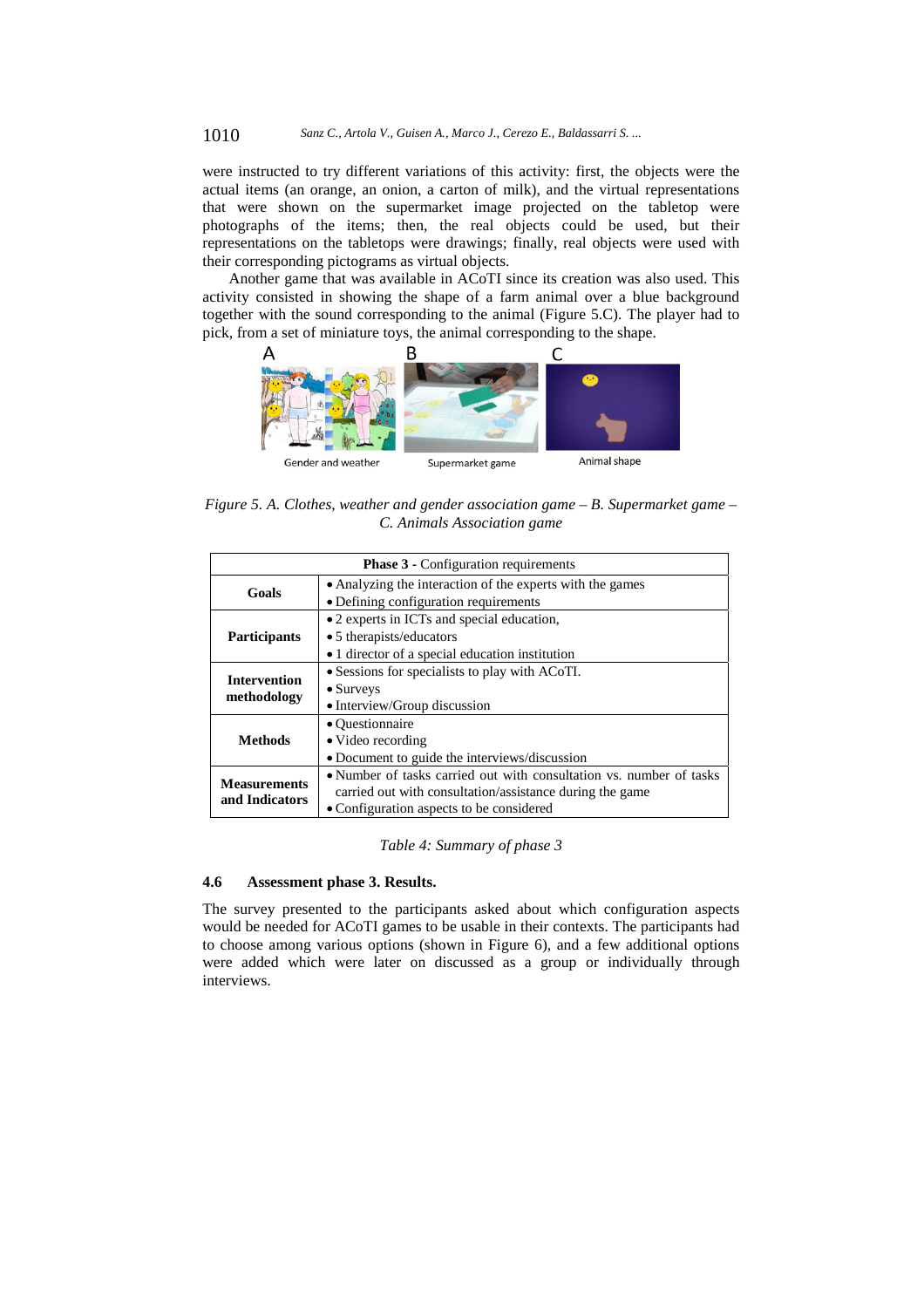

*Figure 6: Configuration options required for the activities, chosen by participants* 

The specialists highlighted various aspects that they consider should be configurable for the activities. Those with the highest agreement rates were:

- Varying degrees of abstraction for each activity depending on the group of participating students (Item 1 in Figure 6). This was subsequently discussed and all the specialists considered that "graphical representations can be used in some cases, while in other cases text representations or pictograms might be more suitable". This aspect should be configurable by educators or therapists in each case.
- Changing the virtual objects to be associated (Item 4 in Figure 6). All of the specialists considered that the virtual objects used for the association activities should be configurable.
- Changing background images to generate different contexts or scenarios (e.g., zoo, supermarket, home, etc.) (Item 3 in Figure 6): this option was also highlighted by 7 of the specialists.
- Adding their own feedback at several levels (Item 2 in Figure 6): four out of the 8 specialists indicated that the therapist or educator should be allowed to add their own audio and/or visual feedback at certain times. One of the specialists considered that "*the types of feedback provided were different for the different activities, since in some of these it was more customized to the type of error, but not in others*". The times suggested for adding this feedback were: after a correct answer, after an incorrect answer, indicating what the error was, and at the end of the activity. Feedback was highlighted during the discussion as a particularly important aspect that should be able to modify it for each activity. In the case of an activity in which there are two variables at play for the association (for instance, the gender and weather activity), the specialists considered that the type of mistake the student made should be identified, i.e., if the clothes are for the wrong gender, for the wrong weather, or both.
- Generating a presentation or contextualization for the sequence of activities (Item 8 in Figure 6): the possibility of creating customized presentations before each activity was assessed, where, for instance, the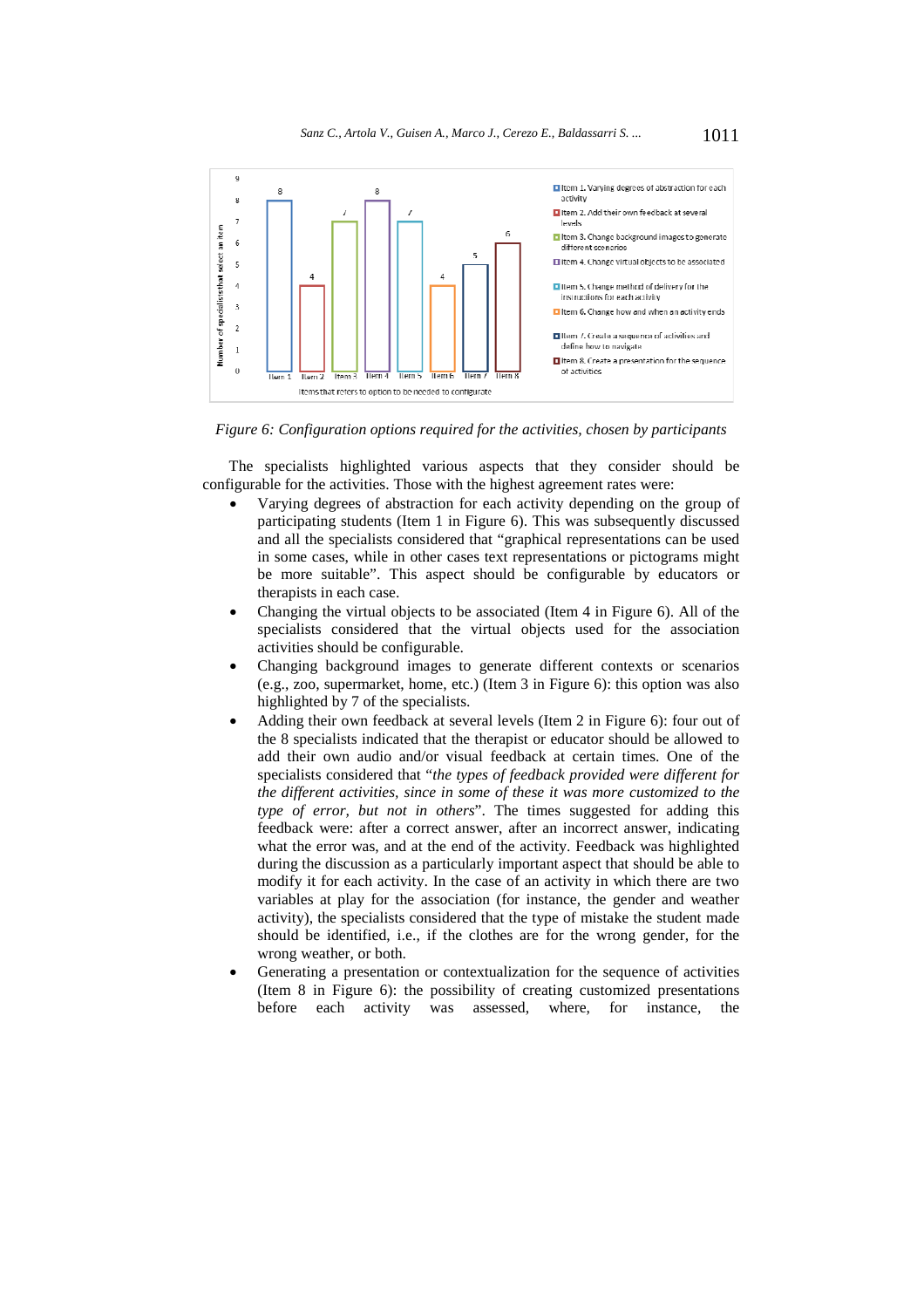educators/specialists could tell a story or show a short video before the activity.

There were other configuration options that were selected to a lesser extent, such as those listed below:

- Changing the method of delivery for the instructions for each activity audio and/or visual (Item 5 in Figure 6)
- Deciding how and when an activity ends (Item 6 in Figure 6): this would be aimed at being able to show when the activity ends and customizing the ending.
- Linking or creating a sequence of activities and defining how to navigate from one activity to another (item 7 in Figure 6).

On the other hand, these surveys and discussions/interviews yielded other interesting results. As regards scenarios and categories, there were several suggestions during the discussions. For example, that the creation of a repository from where the educators can choose to set up activities could be useful. Some of the scenarios that were mentioned were related to those that had already been proposed during phase 2, but there were also some new ones, such as transportation, hygiene habits, eating habits, and so forth. It was observed that the participants strongly recommended designing association, selection and ordering activities related to the habits or routines of the students. For example, what they should do before going to bed or when they get up in the morning. Most specialists (7 out of 8) stated that it would be beneficial if the games could be played collaboratively or competitively. For instance, sometimes the students can establish the corresponding associations based on their own abilities, but all of them working on the same scenario in order to solve the activity. Some other times, a competition among students could be set up, scoring points based on the correct answers given by each student.

## **5 Discussion**

The entire assessment and successive evolution process for ACoTI, going through the three phases presented here, has allowed us to go deep into the needs and challenges for using TI in special education scenarios, in particular with individuals with complex communication needs. First, we focused on various experiences with ad-hoc activities and games developed with specific educational goals and assessed from various points of view. Our previous review of assessment methods relevant for these experiences has allowed us unveiling some key aspects (presented in Section 2.2) to be considered and detailed in these processes, using the work presented by [All 16] as our foundational stone. After reviewing the assessments, it was observed that, in general, they were based on using the tabletop application in reduced groups of students. Generally speaking, the focus of these assessments is mainly on the students; however, the participation of specialists, parents and classmates, as in [Piper 06], is also valued. Regardless of this, the results obtained revolve around our findings during the process of working with the students. None of the reviewed articles presented results that would allow continuing with the development of this type of activities at the institutions, or that would allow involving special education specialists (educators, facilitators, therapists) in the process. There were various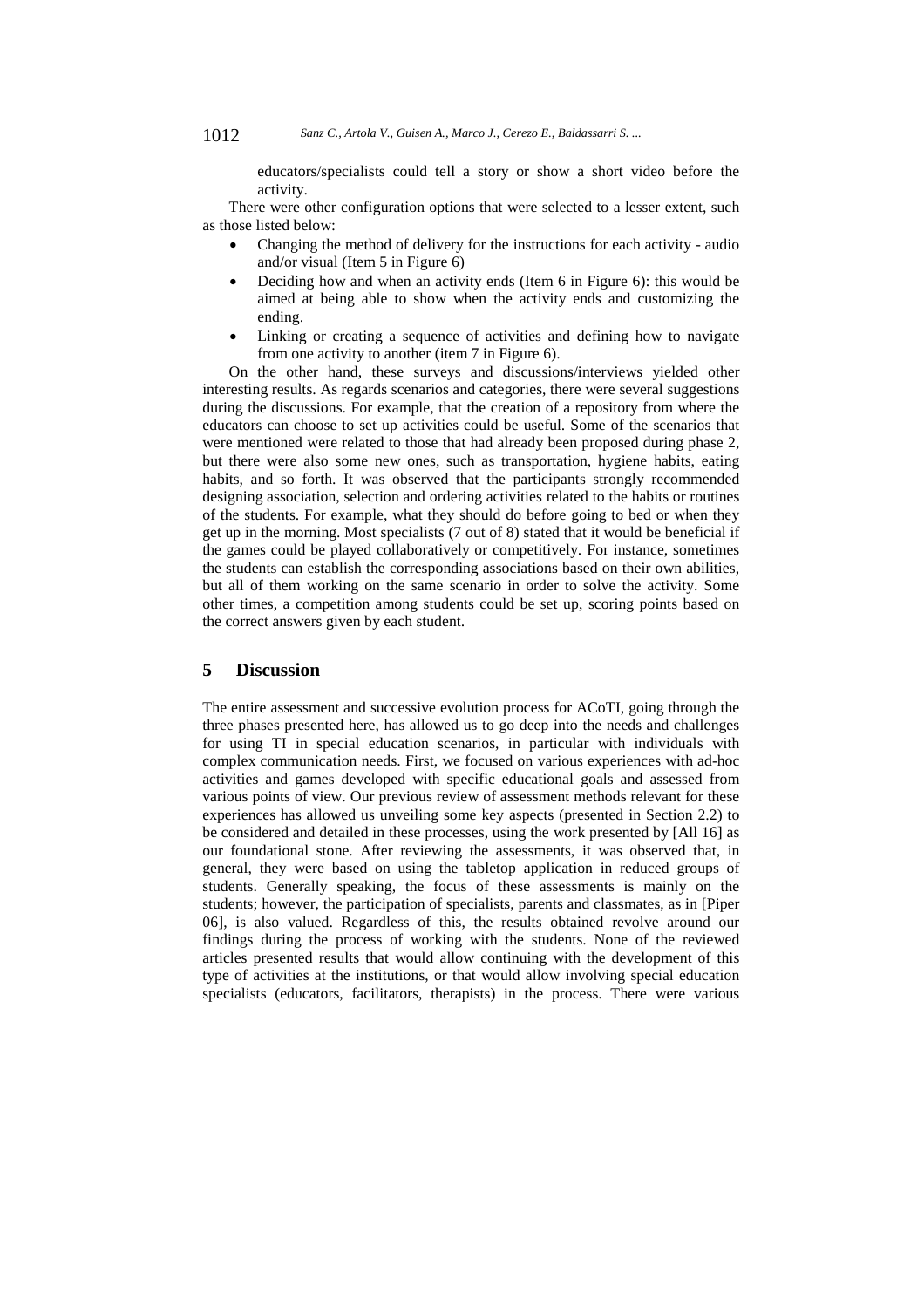works that involved the use of a tabletop under a multitouch interaction model. These articles have enriched the assessment process presented here, as in the case of [Zarin 11], where assessment phases are proposed and an evolutionary design is used to develop the applications.

Even though during the first phase of ACoTI we worked with students and therapists, similar to other works presented in the bibliography, we conducted two subsequent phases in collaboration with specialists. Our sample was expanded by working with specialists from different countries, which allowed us exploring the possibilities of ACoTI for different contexts and scenarios. For instance, in Argentina, currently used technologies in classroom dynamics (based on the participants involved) are different from those used at the collaborating institution from Spain (in this case, the students are already working with interactive touch boards). However, ACoTI has received positive reviews in both situations. The in-depth work carried out with the specialists allowed us finding challenges that have not been met yet. Among the most significant of these challenges, the following can be mentioned: the need to have more configuration options for the activities/games, the relevance of feedback settings, the abstraction levels used in each activity, the creation of a repository of activities, etc. Some of these issues had already been considered when working with the children during the first phase, such as when it was mentioned that several children had not been able to solve that complex association activities. Thus, it is considered that the need for activity customization becomes a priority for these scenarios. The proposal of having an authoring tool that would allow educators to create these activities themselves is considered to be a still unmet challenge.

Our work both with the specialists and the students clearly showed the motivation that this type of activities can generate, which is in agreement with the findings published in [Batocchi 10] [Garzotto 10]. Additionally, our work with the specialists showed the importance of working with physical objects, scenarios and vocabulary sets, in relation to students' everyday activities and routines as well as depicting occasional tasks. In this sense, after the second phase, new games were designed for ACoTI involving some of the scenarios mentioned by the participants.

## **6 Conclusions and Future Work**

TI and multitouch projects using tabletops have been used in the development of social skills and have opened the road for using this kind of interactions in the special education scenario. This paper focus specifically on TI applications oriented to special education scenario and their assessment processes. Some findings have been highlighted during the literature review: all the experiences analyzed have been presented positive results working, mainly, with ASD and HFASD children, they presented *ad-hoc* applications, some detailed a participatory or user-centered design process and all worked with reduced group of children, and with their therapists and teachers. In various papers related with multitouch applications using tabletops, patterns of interactions have been studied, while in TI applications, the use of the objects has not been considered specifically during the assessment process.

Our work presents the assessment process of ACoTI, based on the literature review, and goes deep in the work with therapists and teachers, who reveals key aspects and some challenges that need to be tackled in this area: the need of having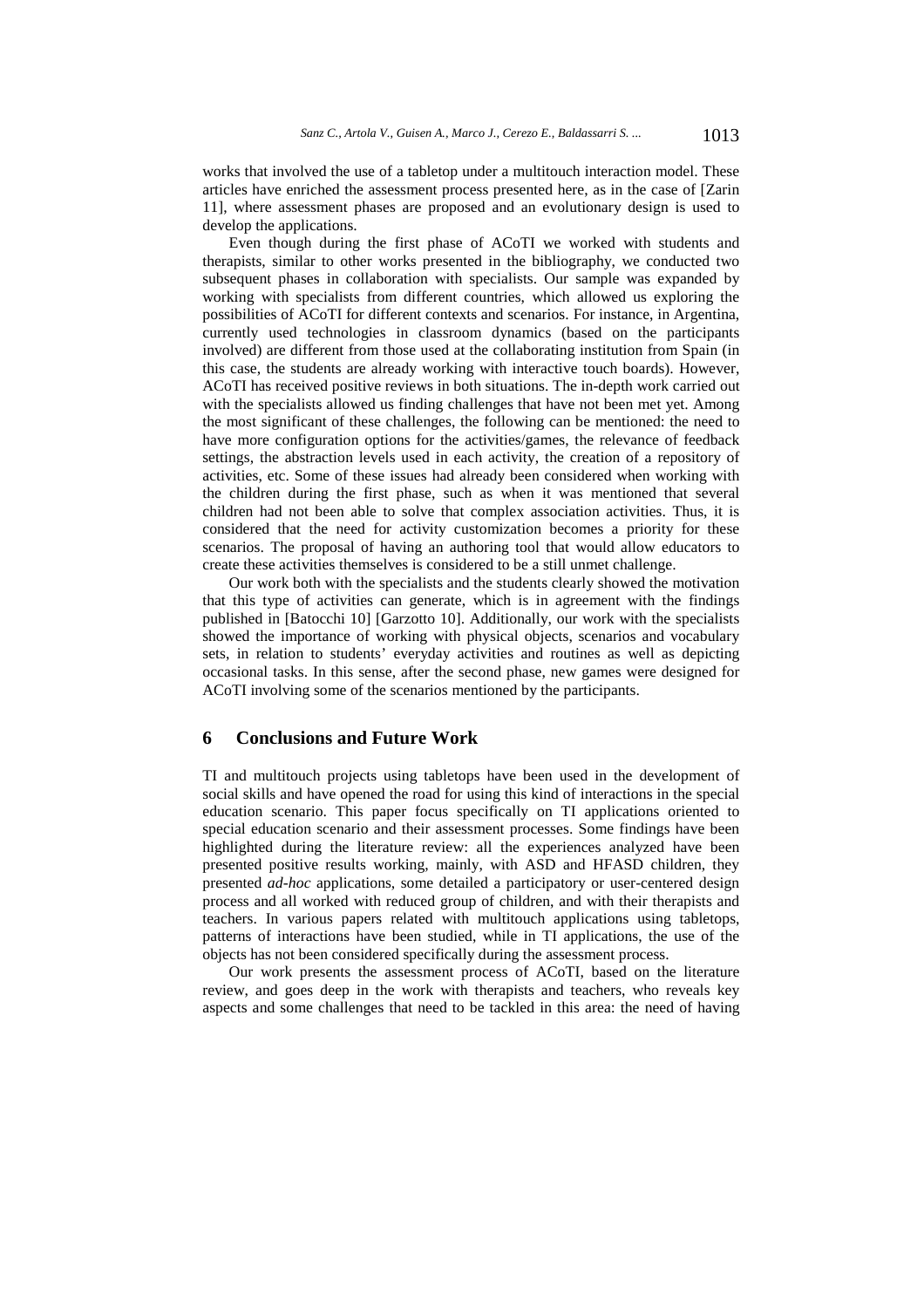1014 *Sanz C., Artola V., Guisen A., Marco J., Cerezo E., Baldassarri S. ...*

more configuration options in this type of applications in order to create activities for the different educational needs of each children, the importance of the physical objects specifically in ACoTi games related with its goals, the necessity of having scenarios that allow working with student's habits and routines, and the importance of the feedback during the resolution of the activities. These findings and challenges have opened up the door for designing an authoring tool that has been gestating since the second phase of this process, to offer educators the possibility of designing their own tangible interaction-based activities. The tool must consider the configuration aspects that stem from this assessment process. This will allow institutions to use tangible interaction-based activities, which will mean that the experimental phase will be officially over and the technology will become part of their own work methodologies.

#### **Acknowledgements**

This work has been partially funded through the project 11/F016 of the UNLP, a doctoral fellowship of the CONICET, REFORTICCA project and the Government of Spain through contract TIN2015-67149-C3-1R.

## **References**

[Abadin 10] Abadin D. A., Delgado Santos C. I., Vigara Cerrato A.: "Comunicación Aumentativa y Alternativa"; Report CEAPAT (2010). Available from: http://goo.gl/lhrAZC *(in Spanish).* Last access: September 2017.

[All 16] All A., Nuñez Castellar E., Van Looy J.: "Assessing the effectiveness of digital game-based learning"; Computers & Education, 92, (2016) 90-103.

[APAP 13] American Psychiatric Association Publisher: "Diagnostic and Statistical Manual of Mental Disorders". 5th Edition (DSM-5) (2013), ISBN-13: 9780890425558.

[ASHA 16] American Speech-Language-Hearing Association (ASHA): "Augmentative and Alternative Communication". Reviewed in January 2016. Available from: http://www.asha.org/public/speech/disorders/AAC.htm. Last access: September 2017.

[Artola 14] Artola V., Sanz C., Gorga G., Pesado P.: "Diseño de un juego basado en Interacción Tangible para la enseñanza de Programación"; Proc. XX Congreso Argentino de Ciencias de la Computación, Buenos Aires, Argentina (2014) *(in Spanish).*

[Balandin 02] Baladin S.: "Message from the president". The ISAAC Bulletin 67, 2, (2002).

[Battocchi 10] Battocchi A., Ben-Sasson A., Esposito G., Gal E., Pianesi F., Tomasini D., Venuti P., Weiss P. L., Zancanaro M.: "Collaborative Puzzle Game: a Tabletop Interface for Fostering Collaborative Skills in Children with Autism Spectrum Disorders"; Journal of Assistive Technologies, 4, 1 (2010), 4-14.

[Bauminger 07] Bauminger N., Gal E., Goren-Bar D.: "Enhancing social communication in high functioning children with autism through a co-located interface"; Proc International Workshop on Multimedia Signal Processing. Crete, Greece, (2007), 18-21.

[Bauminger-Zvieli 13] Bauminger-Zvieli N., Eden S., Zancanaro M., Weiss P.L., Gal E.: "Increasing social engagement in children with high-functioning autism spectrum disorder using collaborative technologies in the school environment". Autism, 17, 3, (2013), 317-339.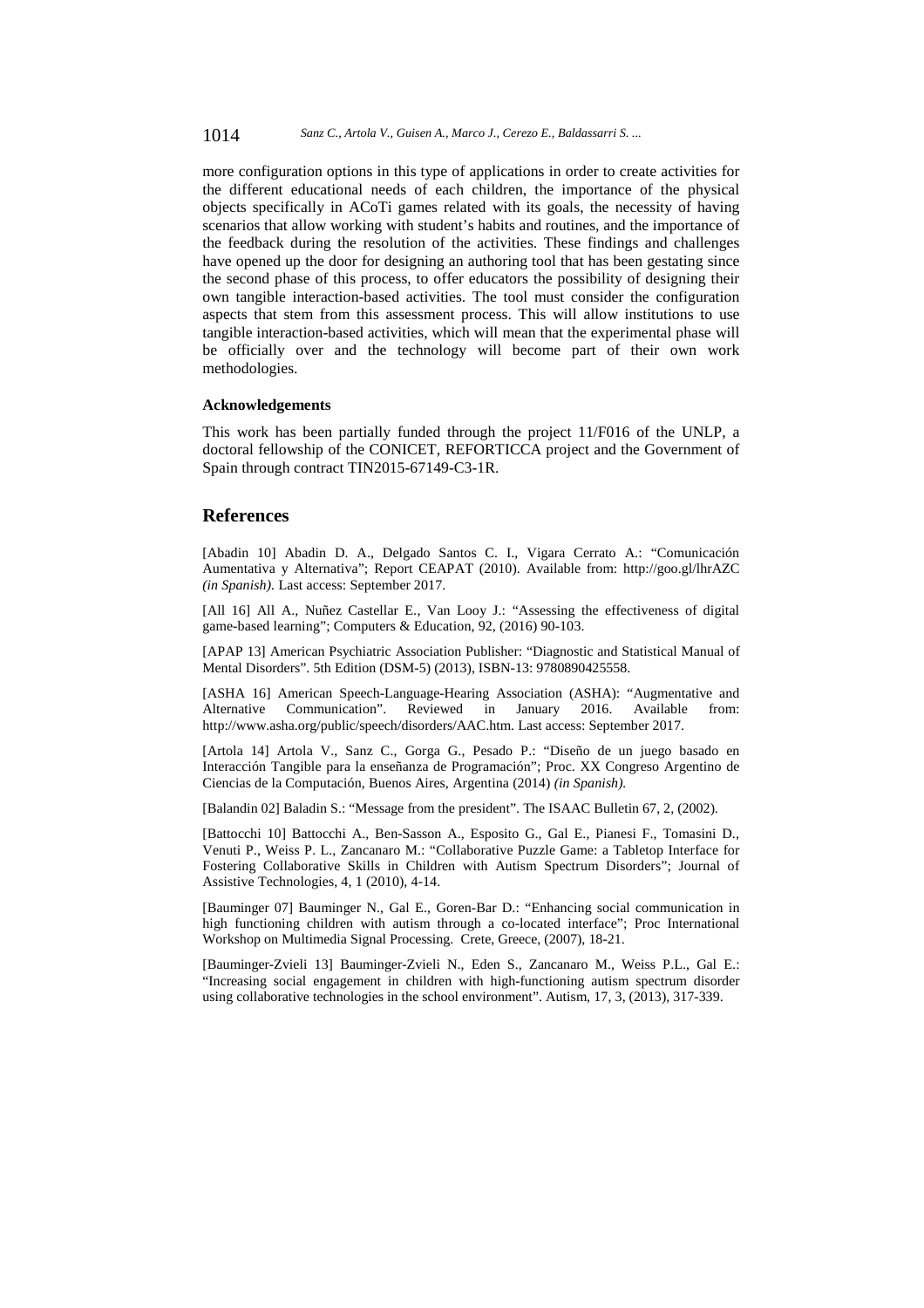[Cabello-Luque 12] Cabello-Luque F. Bertola-López E.: "Símbolos pictográficos de ARASAAC: ¿son adecuados?" Respuestas flexibles en contextos educativos diversos; Murcia: Consejería de Educación, Formación y Empleo (2012) (*in Spanish*).

[Chen 12] Chen, W.: "Multitouch Tabletop Technology for People with Autism Spectrum Disorder: A Review of the Literature"; Procedia Computer Science, 14 (2012), 198-207.

[Dietz 01] Dietz, P, Leigh, D: "DiamondTouch: A Multi-User Touch Technology"; Proc of the 14th annual ACM symposium on User interface software and technology. Orlando (2001), 219–226.

[Fernaeus 05] Fernaeus Y., Tholander J.: "Looking at the computer but doing it on land: children's interactions in a tangible programming space"; Proc Human Computer Interaction, Las Vegas, Nevada, USA, (2005), 3-18

[Gal 16] Gal, E., Lamash, L., Bauminger-Zviely, N., Zancanaro, M., Weiss, P. L.: "Using Multitouch Collaboration Technology to Enhance Social Interaction of Children with High-Functioning Autism"; Physical & occupational therapy in pediatrics, 36, 1 (2016), 46-58

[Garzotto 10] Garzotto F., Bordogna M.: "Paper-based multimedia interaction as learning tool for disabled children"; 9th International Conference on Interaction Design and Children. Barcelona, Spain (2010)

[Guisen 13] Guisen A., De Giusti A., Sanz C.: "TICs aplicadas en Educación. Análisis de las dimensiones de sistemas CSCL"; PhD thesis, UNLP (2013). Available from: http://sedici.unlp.edu.ar/handle/10915/46884. Last access: September 2017, *(in Spanish)*.

[Guisen 14] Guisen, M. A., Sanz, C. V.: "Diseño de ECCA (Entorno Colaborativo de Comunicación Aumentativa y Alternativa). Una ayuda tecnológica para alumnos con Necesidades Complejas de Comunicación"; EDUTEC, Revista Electrónica de Tecnología Educativa, 50 (2014) *(in Spanish).*

[Higgins 08] Higgins, J. P., Green, S., & Collaboration, C.: "Cochrane handbook for systematic reviews of interventions"; Wiley Online Library, 5, (2008).

[Kaltenbrunner 07] Kaltenbrunner, M. and Bencina, R.: "ReacTIVision: a computer-vision framework for table-based tangible interaction"; Proc 1st international Conference on Tangible and Embedded interaction TEI '07, (2007) 69-74.

[Marco 09] Marco J., Cerezo E., Baldassarri S., Mazzone E., Read J.: "Bringing Tabletop Technologies to Kindergarten Children", 23rd BCS Conf. on Human Computer Interaction: Celebrating People and Technology. Cambridge, United Kingdom, (2009), 103-111.

[Marco 13] Marco, J., Baldassarri, S., Cerezo, E.: "NIKVision: Developing a Tangible Application for and with Children"; JUCS, 19, 15 (2013), 2266-2291.

[Marshall 03] Marshall, P., Price, S., Rogers, Y.: "Conceptualising tangibles to support learning"; In Conference on Interaction Design and Children. Preston, England UK (2003).

[Marshall 07] Marshall P.: Do tangible interfaces enhance learning? In Proc 1st International Conference on Tangible and embedded interaction, Baton Rouge, Louisiana, (2007) 163-170.

[Mateu 13] Mateu, J., Alaman, X.: "CUBICA: An Example of Mixed Reality"; Journal of Universal Computer Science, 19, 17 (2013), 2598-2616.

[Mazalek 05] Mazalek, A.: "Media Tables: An Extensible Method for Developing Multi-User Media Interaction Platforms for Shared Spaces"; PhD thesis, MIT, Cambridge (2005).